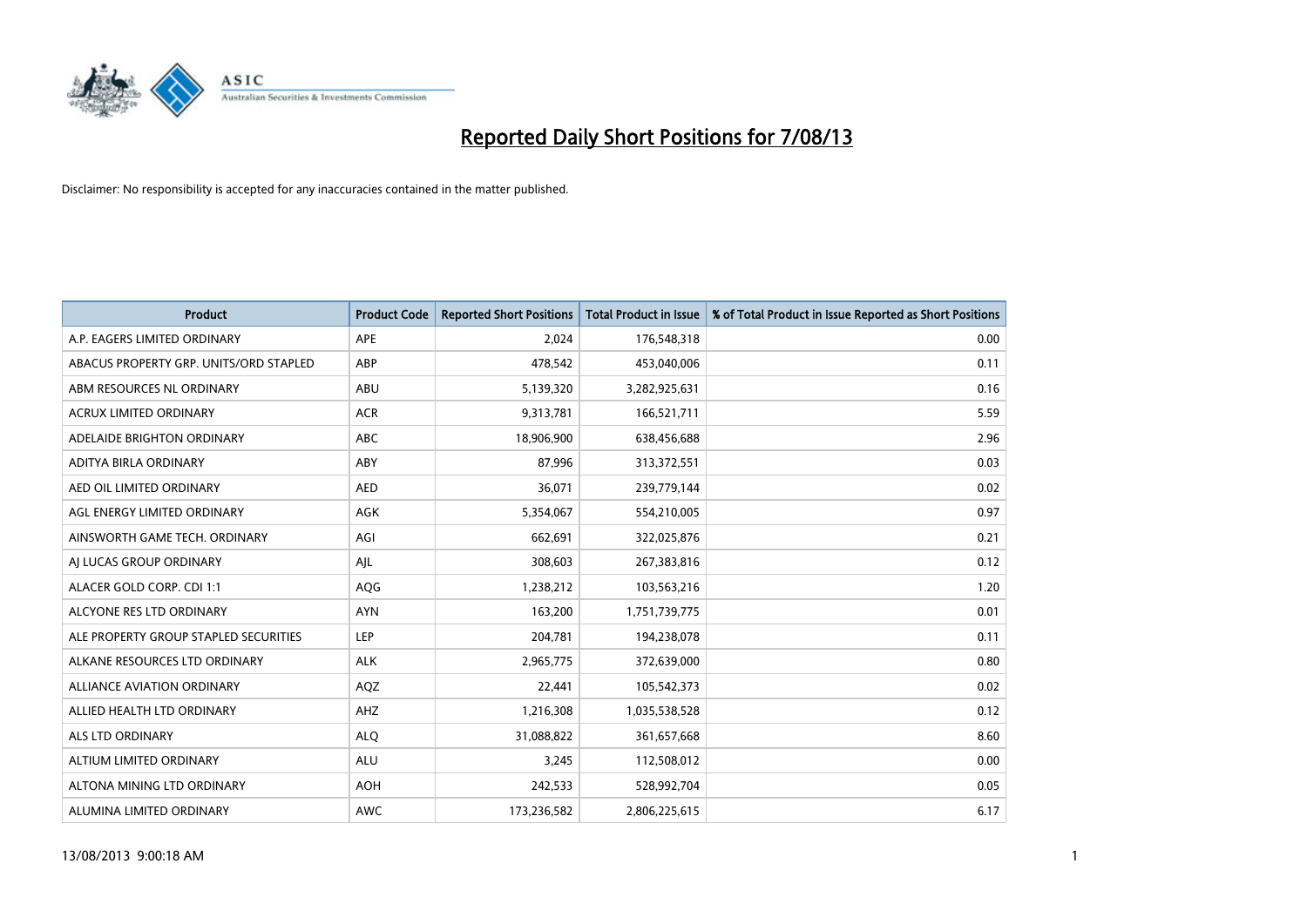

| <b>Product</b>                          | <b>Product Code</b> | <b>Reported Short Positions</b> | <b>Total Product in Issue</b> | % of Total Product in Issue Reported as Short Positions |
|-----------------------------------------|---------------------|---------------------------------|-------------------------------|---------------------------------------------------------|
| AMALGAMATED HOLDINGS ORDINARY           | AHD                 | 856                             | 157,759,109                   | 0.00                                                    |
| AMCOM TELECOMM. ORDINARY                | AMM                 | 1,293,868                       | 244,557,101                   | 0.53                                                    |
| AMCOR LIMITED ORDINARY                  | AMC                 | 3,178,816                       | 1,206,684,923                 | 0.26                                                    |
| AMP LIMITED ORDINARY                    | AMP                 | 22,233,665                      | 2,944,564,649                 | 0.76                                                    |
| AMPELLA MINING ORDINARY                 | AMX                 | 545,381                         | 248,000,493                   | 0.22                                                    |
| ANGLOGOLD ASHANTI CDI 5:1               | AGG                 | $\mathbf{1}$                    | 89,207,765                    | 0.00                                                    |
| ANSELL LIMITED ORDINARY                 | <b>ANN</b>          | 10,470,272                      | 130,617,963                   | 8.02                                                    |
| ANTARES ENERGY LTD ORDINARY             | <b>AZZ</b>          | 392,400                         | 255,000,000                   | 0.15                                                    |
| ANZ BANKING GRP LTD ORDINARY            | ANZ                 | 12,418,601                      | 2,743,487,440                 | 0.45                                                    |
| APA GROUP STAPLED SECURITIES            | <b>APA</b>          | 11,236,167                      | 835,750,807                   | 1.34                                                    |
| APN NEWS & MEDIA ORDINARY               | <b>APN</b>          | 18,975,649                      | 661,526,586                   | 2.87                                                    |
| AQUARIUS PLATINUM. ORDINARY             | <b>AOP</b>          | 7,955,568                       | 486,851,336                   | 1.63                                                    |
| AQUILA RESOURCES ORDINARY               | <b>AQA</b>          | 14,438,237                      | 411,804,442                   | 3.51                                                    |
| ARAFURA RESOURCE LTD ORDINARY           | ARU                 | 8,367                           | 441,270,644                   | 0.00                                                    |
| ARB CORPORATION ORDINARY                | <b>ARP</b>          | 628,807                         | 72,481,302                    | 0.87                                                    |
| ARDENT LEISURE GROUP STAPLED SECURITIES | AAD                 | 3,304,756                       | 397,803,987                   | 0.83                                                    |
| ARENA REIT ORDINARY UNITS               | <b>ARF</b>          | 1,091,670                       | 206,342,963                   | 0.53                                                    |
| ARISTOCRAT LEISURE ORDINARY             | <b>ALL</b>          | 7,347,375                       | 551,418,047                   | 1.33                                                    |
| ARRIUM LTD ORDINARY                     | ARI                 | 25,533,245                      | 1,355,433,903                 | 1.88                                                    |
| ASCIANO LIMITED ORDINARY                | <b>AIO</b>          | 19,471,233                      | 975,385,664                   | 2.00                                                    |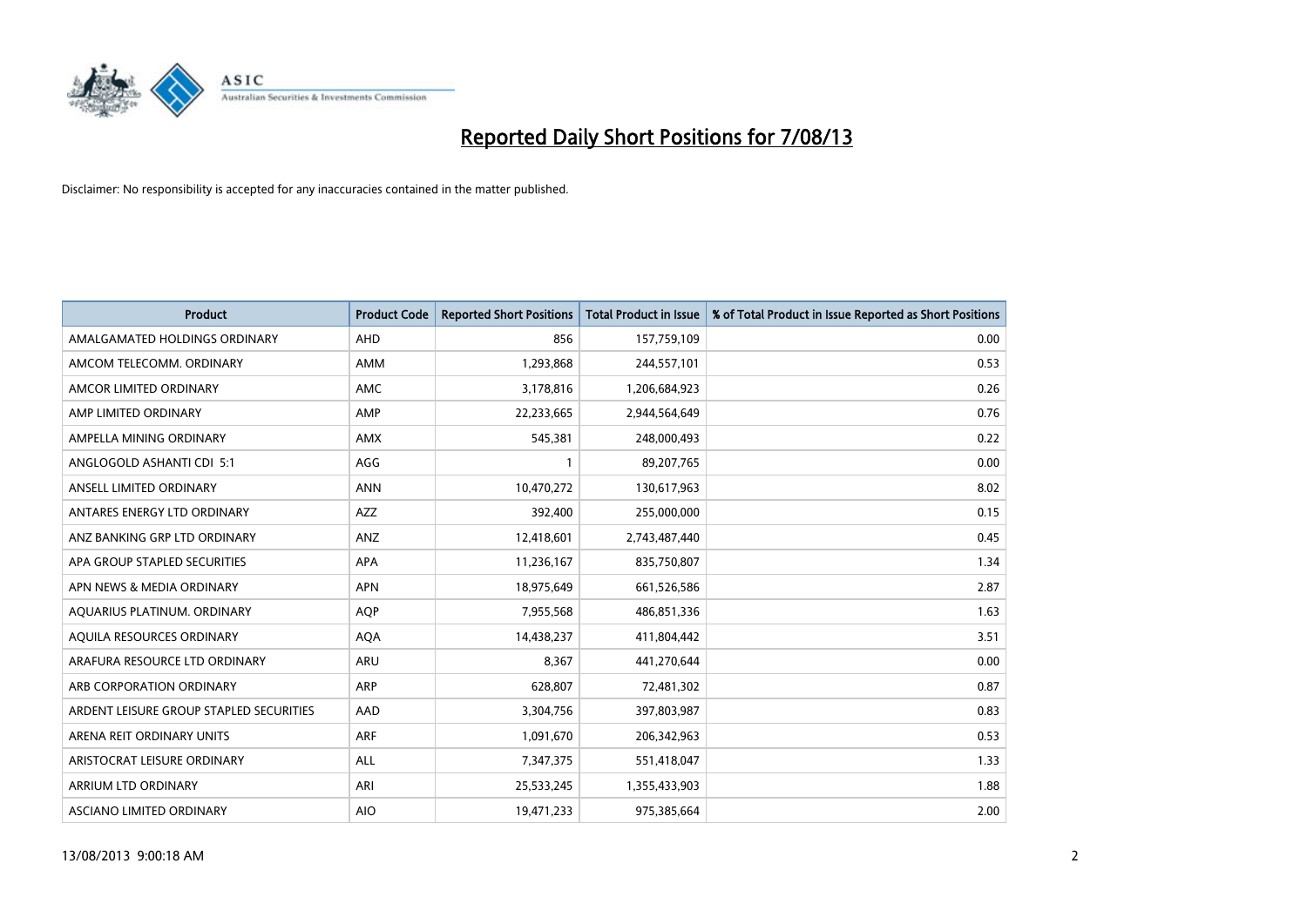

| <b>Product</b>                            | <b>Product Code</b> | <b>Reported Short Positions</b> | <b>Total Product in Issue</b> | % of Total Product in Issue Reported as Short Positions |
|-------------------------------------------|---------------------|---------------------------------|-------------------------------|---------------------------------------------------------|
| ASG GROUP LIMITED ORDINARY                | <b>ASZ</b>          | 1,196,603                       | 206,720,839                   | 0.58                                                    |
| ASPEN GROUP ORD/UNITS STAPLED             | <b>APZ</b>          | 459,464                         | 1,192,665,422                 | 0.04                                                    |
| ASTRO JAP PROP GROUP STAPLED US PROHIBIT. | AJA                 | 11,429                          | 67,211,752                    | 0.02                                                    |
| ASX LIMITED ORDINARY                      | ASX                 | 1,976,042                       | 193,595,162                   | 1.02                                                    |
| ATLAS IRON LIMITED ORDINARY               | <b>AGO</b>          | 35,831,394                      | 909,718,409                   | 3.94                                                    |
| AURIZON HOLDINGS LTD ORDINARY             | AZJ                 | 2,672,037                       | 2,137,284,503                 | 0.13                                                    |
| AURORA OIL & GAS ORDINARY                 | AUT                 | 5,419,632                       | 447,885,778                   | 1.21                                                    |
| AUSDRILL LIMITED ORDINARY                 | ASL                 | 24,565,658                      | 312,277,224                   | 7.87                                                    |
| AUSENCO LIMITED ORDINARY                  | AAX                 | 1,577,774                       | 123,527,574                   | 1.28                                                    |
| <b>AUSTAL LIMITED ORDINARY</b>            | ASB                 | 382,625                         | 346,007,639                   | 0.11                                                    |
| AUSTBROKERS HOLDINGS ORDINARY             | <b>AUB</b>          | 3,988                           | 58,148,980                    | 0.01                                                    |
| AUSTIN ENGINEERING ORDINARY               | <b>ANG</b>          | 396,351                         | 73,164,403                    | 0.54                                                    |
| AUSTRALAND PROPERTY STAPLED SECURITY      | <b>ALZ</b>          | 1,191,397                       | 578,324,670                   | 0.21                                                    |
| AUSTRALIAN AGRICULT, ORDINARY             | AAC                 | 2,635,875                       | 313,113,358                   | 0.84                                                    |
| AUSTRALIAN FOUNDAT, ORDINARY              | AFI                 | 2,461                           | 1,037,326,459                 | 0.00                                                    |
| AUSTRALIAN INFR LTD ORDINARY              | <b>AIX</b>          | 62,111                          | 620,733,944                   | 0.01                                                    |
| AUSTRALIAN PHARM. ORDINARY                | API                 | 137,481                         | 488,115,883                   | 0.03                                                    |
| AUTOMOTIVE HOLDINGS ORDINARY              | <b>AHE</b>          | 570,631                         | 260,579,682                   | 0.22                                                    |
| AVIENNINGS LIMITED ORDINARY               | <b>AVI</b>          | 2,169,947                       | 384,423,851                   | 0.56                                                    |
| AWE LIMITED ORDINARY                      | AWE                 | 1,453,960                       | 522,116,985                   | 0.28                                                    |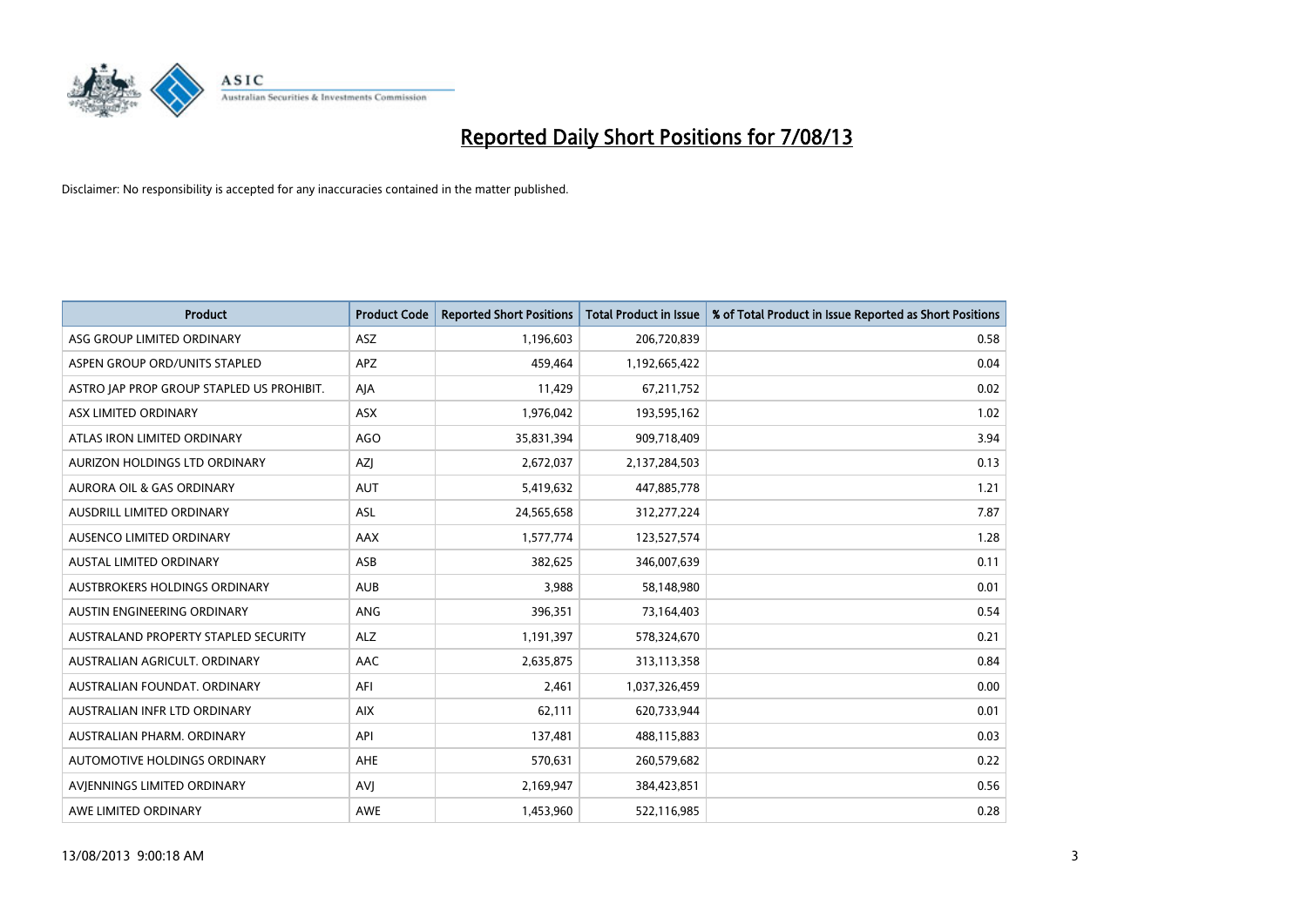

| <b>Product</b>                                | <b>Product Code</b> | <b>Reported Short Positions</b> | <b>Total Product in Issue</b> | % of Total Product in Issue Reported as Short Positions |
|-----------------------------------------------|---------------------|---------------------------------|-------------------------------|---------------------------------------------------------|
| <b>BANDANNA ENERGY ORDINARY</b>               | <b>BND</b>          | 22,700,060                      | 528,481,199                   | 4.30                                                    |
| BANK OF QUEENSLAND. ORDINARY                  | <b>BOQ</b>          | 6,403,401                       | 319,809,993                   | 2.00                                                    |
| <b>BASE RES LIMITED ORDINARY</b>              | <b>BSE</b>          | 3,752,150                       | 561,840,029                   | 0.67                                                    |
| BATHURST RES NZ LTD ORDINARY                  | <b>BRL</b>          | 42,003,714                      | 699,247,997                   | 6.01                                                    |
| <b>BC IRON LIMITED ORDINARY</b>               | <b>BCI</b>          | 431,154                         | 123,453,630                   | 0.35                                                    |
| BEACH ENERGY LIMITED ORDINARY                 | <b>BPT</b>          | 24,069,884                      | 1,269,399,183                 | 1.90                                                    |
| BEADELL RESOURCE LTD ORDINARY                 | <b>BDR</b>          | 55,211,313                      | 788,277,280                   | 7.00                                                    |
| <b>BEGA CHEESE LTD ORDINARY</b>               | <b>BGA</b>          | 8,554                           | 151,866,050                   | 0.01                                                    |
| BENDIGO AND ADELAIDE ORDINARY                 | <b>BEN</b>          | 13,606,684                      | 407,213,324                   | 3.34                                                    |
| BERKELEY RESOURCES ORDINARY                   | <b>BKY</b>          | 588,351                         | 179,393,323                   | 0.33                                                    |
| BHP BILLITON LIMITED ORDINARY                 | <b>BHP</b>          | 9,482,260                       | 3,211,691,105                 | 0.30                                                    |
| <b>BILLABONG ORDINARY</b>                     | <b>BBG</b>          | 15,646,897                      | 478,944,292                   | 3.27                                                    |
| <b>BLACKMORES LIMITED ORDINARY</b>            | <b>BKL</b>          | 6.439                           | 16,973,764                    | 0.04                                                    |
| <b>BLACKTHORN RESOURCES ORD US PROHIBITED</b> | <b>BTR</b>          | 339,297                         | 164,285,950                   | 0.21                                                    |
| BLUESCOPE STEEL LTD ORDINARY                  | <b>BSL</b>          | 1,833,932                       | 558,243,305                   | 0.33                                                    |
| <b>BOART LONGYEAR ORDINARY</b>                | <b>BLY</b>          | 43,479,760                      | 461,163,412                   | 9.43                                                    |
| BORAL LIMITED, ORDINARY                       | <b>BLD</b>          | 56,288,330                      | 774,000,641                   | 7.27                                                    |
| <b>BRADKEN LIMITED ORDINARY</b>               | <b>BKN</b>          | 16,528,879                      | 169,240,662                   | 9.77                                                    |
| <b>BRAMBLES LIMITED ORDINARY</b>              | <b>BXB</b>          | 2,253,379                       | 1,557,425,757                 | 0.14                                                    |
| <b>BREVILLE GROUP LTD ORDINARY</b>            | <b>BRG</b>          | 6,098,121                       | 130,095,322                   | 4.69                                                    |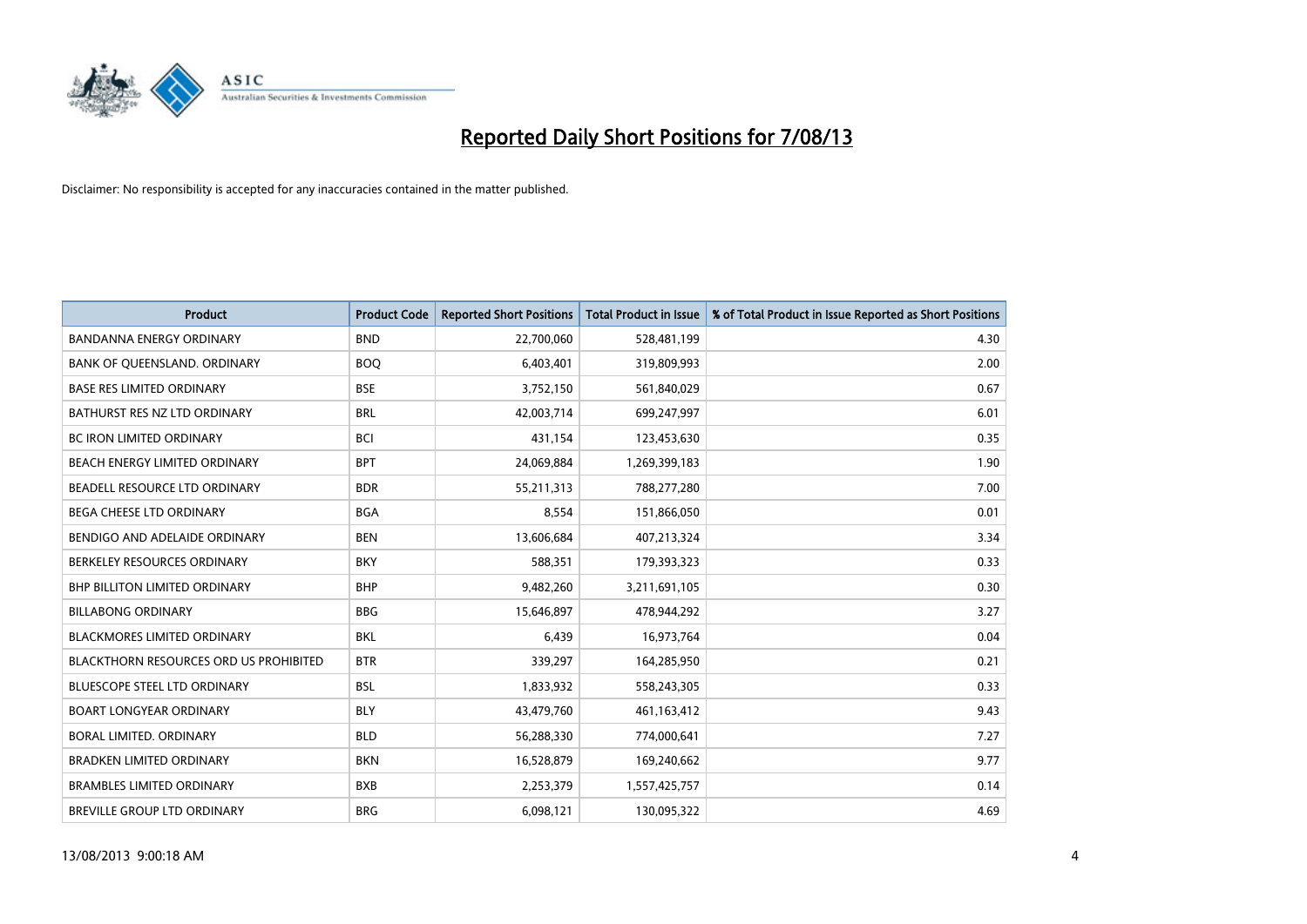

| <b>Product</b>                          | <b>Product Code</b> | <b>Reported Short Positions</b> | <b>Total Product in Issue</b> | % of Total Product in Issue Reported as Short Positions |
|-----------------------------------------|---------------------|---------------------------------|-------------------------------|---------------------------------------------------------|
| <b>BRICKWORKS LIMITED ORDINARY</b>      | <b>BKW</b>          | 9,790                           | 147,818,132                   | 0.01                                                    |
| BROCKMAN MINING LTD ORDINARY            | <b>BCK</b>          | 90,995                          | 7,894,482,131                 | 0.00                                                    |
| BT INVESTMENT MNGMNT ORDINARY           | <b>BTT</b>          | 62,397                          | 278,100,237                   | 0.02                                                    |
| BUCCANEER ENERGY LTD ORDINARY           | <b>BCC</b>          | 500,000                         | 2,398,671,956                 | 0.02                                                    |
| <b>BURU ENERGY ORDINARY</b>             | <b>BRU</b>          | 16,595,690                      | 274,036,429                   | 6.06                                                    |
| <b>BWP TRUST ORDINARY UNITS</b>         | <b>BWP</b>          | 7,263,483                       | 537,753,954                   | 1.35                                                    |
| <b>CABCHARGE AUSTRALIA ORDINARY</b>     | CAB                 | 11,120,187                      | 120,430,683                   | 9.23                                                    |
| CALLABONNA RESOURCES ORDINARY           | CUU                 | 100,001                         | 104,547,108                   | 0.10                                                    |
| CALTEX AUSTRALIA ORDINARY               | <b>CTX</b>          | 1,709,610                       | 270,000,000                   | 0.63                                                    |
| CAPE LAMBERT RES LTD ORDINARY           | <b>CFE</b>          | 191,732                         | 679,691,942                   | 0.03                                                    |
| <b>CARBON ENERGY ORDINARY</b>           | <b>CNX</b>          | 4,533                           | 786,889,705                   | 0.00                                                    |
| <b>CARDNO LIMITED ORDINARY</b>          | CDD                 | 10,943,987                      | 143,726,327                   | 7.61                                                    |
| CARNARVON PETROLEUM ORDINARY            | <b>CVN</b>          | 39,246                          | 934,109,501                   | 0.00                                                    |
| CARSALES.COM LTD ORDINARY               | <b>CRZ</b>          | 2,150,150                       | 236,201,964                   | 0.91                                                    |
| <b>CASH CONVERTERS ORDINARY</b>         | CCV                 | 3,003,911                       | 423,861,025                   | 0.71                                                    |
| CEDAR WOODS PROP. ORDINARY              | <b>CWP</b>          | 71,383                          | 73,359,551                    | 0.10                                                    |
| CENTRAL PETROLEUM ORDINARY              | <b>CTP</b>          | 756,248                         | 1,546,078,845                 | 0.05                                                    |
| CERAMIC FUEL CELLS ORDINARY             | <b>CFU</b>          | 355,502                         | 1,591,941,620                 | 0.02                                                    |
| CFS RETAIL TRUST GRP STAPLED SECURITIES | <b>CFX</b>          | 64,049,769                      | 2,828,495,659                 | 2.26                                                    |
| CHALLENGER DIV.PRO. STAPLED UNITS       | <b>CDI</b>          | 1,446                           | 214,101,013                   | 0.00                                                    |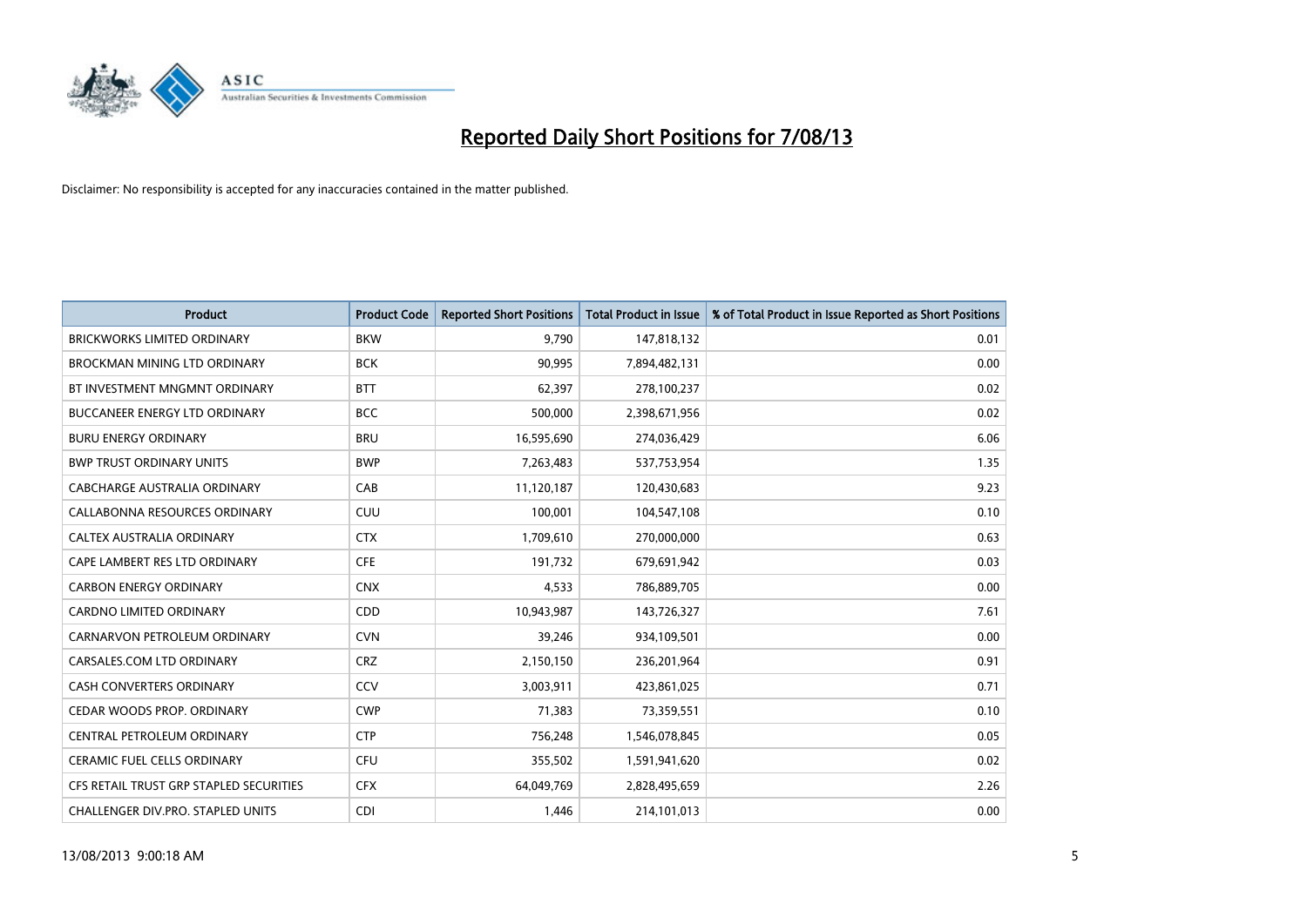

| <b>Product</b>                          | <b>Product Code</b> | <b>Reported Short Positions</b> | <b>Total Product in Issue</b> | % of Total Product in Issue Reported as Short Positions |
|-----------------------------------------|---------------------|---------------------------------|-------------------------------|---------------------------------------------------------|
| <b>CHALLENGER LIMITED ORDINARY</b>      | <b>CGF</b>          | 3,580,427                       | 530,862,585                   | 0.67                                                    |
| CHANDLER MACLEOD LTD ORDINARY           | <b>CMG</b>          | 214,777                         | 469,679,390                   | 0.05                                                    |
| CHARTER HALL GROUP STAPLED US PROHIBIT. | <b>CHC</b>          | 285,843                         | 302,262,312                   | 0.09                                                    |
| <b>CHARTER HALL RETAIL UNITS</b>        | <b>CQR</b>          | 3,369,315                       | 337,582,974                   | 1.00                                                    |
| <b>CHORUS LIMITED ORDINARY</b>          | <b>CNU</b>          | 82,223                          | 389,299,049                   | 0.02                                                    |
| CITIGOLD CORP LTD ORDINARY              | <b>CTO</b>          | 153,427                         | 1,352,907,765                 | 0.01                                                    |
| <b>CLOUGH LIMITED ORDINARY</b>          | <b>CLO</b>          | 954,608                         | 777,090,670                   | 0.12                                                    |
| COAL OF AFRICA LTD ORDINARY             | <b>CZA</b>          | 426                             | 1,048,368,613                 | 0.00                                                    |
| <b>COALSPUR MINES LTD ORDINARY</b>      | <b>CPL</b>          | 9,475,813                       | 641,244,435                   | 1.48                                                    |
| COCA-COLA AMATIL ORDINARY               | <b>CCL</b>          | 13,517,102                      | 763,590,249                   | 1.77                                                    |
| COCHLEAR LIMITED ORDINARY               | <b>COH</b>          | 5,307,632                       | 57,040,932                    | 9.30                                                    |
| <b>COCKATOO COAL ORDINARY</b>           | <b>COK</b>          | 9,326,798                       | 1,021,101,465                 | 0.91                                                    |
| <b>CODAN LIMITED ORDINARY</b>           | <b>CDA</b>          | 798,492                         | 176,926,104                   | 0.45                                                    |
| <b>COFFEY INTERNATIONAL ORDINARY</b>    | <b>COF</b>          | 1,917                           | 255,833,165                   | 0.00                                                    |
| <b>COKAL LTD ORDINARY</b>               | <b>CKA</b>          | 3,411,679                       | 427,296,892                   | 0.80                                                    |
| <b>COLLECTION HOUSE ORDINARY</b>        | <b>CLH</b>          | 46,165                          | 115,437,740                   | 0.04                                                    |
| COLLINS FOODS LTD ORDINARY              | <b>CKF</b>          | 531,042                         | 93,000,003                    | 0.57                                                    |
| COMET RIDGE LIMITED ORDINARY            | <b>COI</b>          | 150,000                         | 408,068,746                   | 0.04                                                    |
| COMMONWEALTH BANK, ORDINARY             | <b>CBA</b>          | 12,485,844                      | 1,611,928,836                 | 0.77                                                    |
| COMMONWEALTH PROP ORDINARY UNITS        | <b>CPA</b>          | 43,957,562                      | 2,347,003,413                 | 1.87                                                    |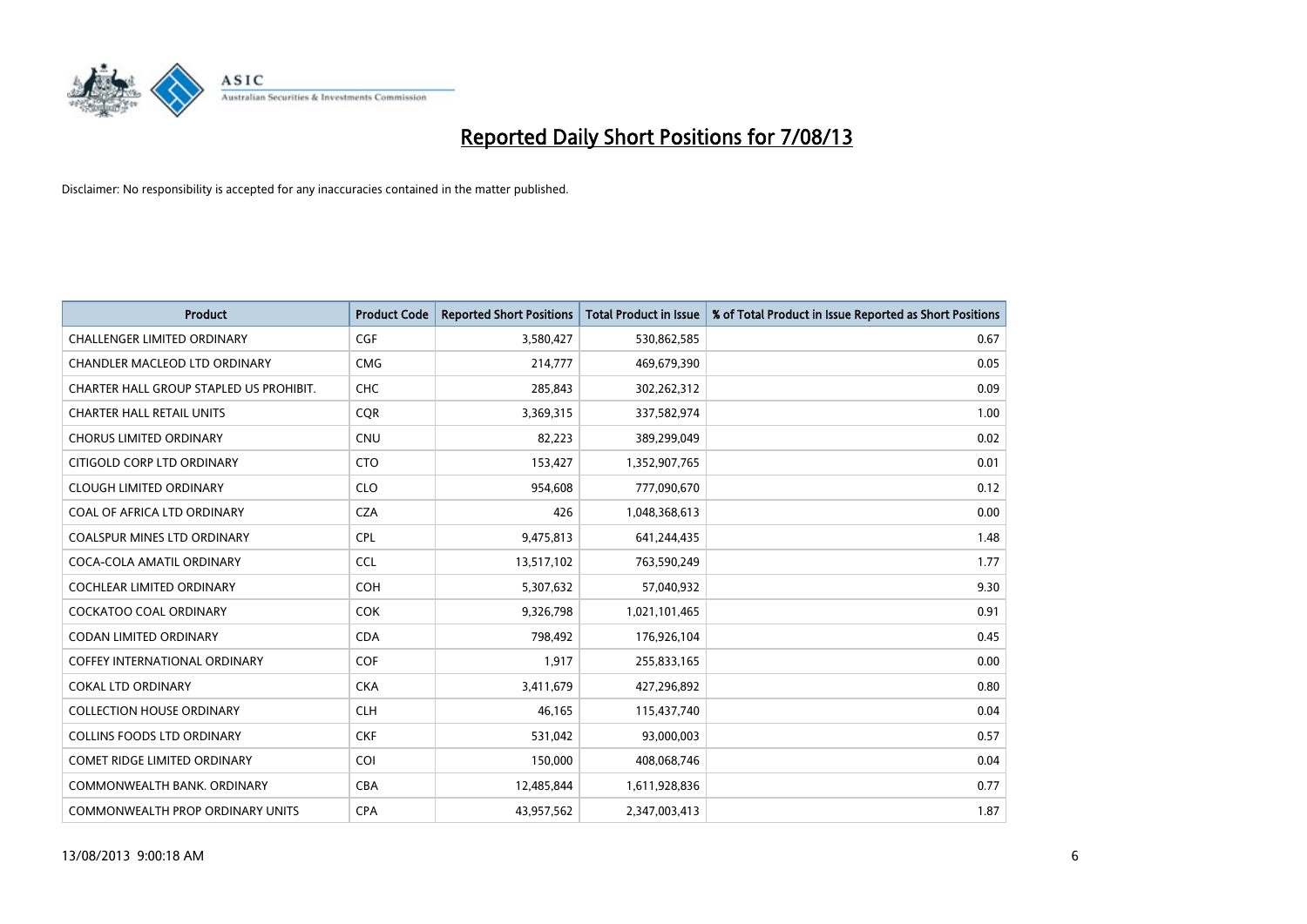

| <b>Product</b>                          | <b>Product Code</b> | <b>Reported Short Positions</b> | <b>Total Product in Issue</b> | % of Total Product in Issue Reported as Short Positions |
|-----------------------------------------|---------------------|---------------------------------|-------------------------------|---------------------------------------------------------|
| <b>COMPASS RESOURCES ORDINARY</b>       | <b>CMR</b>          | 7,472                           | 1,403,744,100                 | 0.00                                                    |
| COMPUTERSHARE LTD ORDINARY              | <b>CPU</b>          | 7,222,027                       | 556,203,079                   | 1.30                                                    |
| <b>CORP TRAVEL LIMITED ORDINARY</b>     | <b>CTD</b>          | 208,844                         | 78,081,184                    | 0.27                                                    |
| <b>CREDIT CORP GROUP ORDINARY</b>       | <b>CCP</b>          | 34,783                          | 45,932,899                    | 0.08                                                    |
| <b>CROMWELL PROP STAPLED SECURITIES</b> | <b>CMW</b>          | 1,010,131                       | 1,713,934,942                 | 0.06                                                    |
| <b>CROWE HORWATH AUS ORDINARY</b>       | <b>CRH</b>          | 1,188,293                       | 269,665,096                   | 0.44                                                    |
| <b>CROWN LIMITED ORDINARY</b>           | <b>CWN</b>          | 3,829,453                       | 728,394,185                   | 0.53                                                    |
| <b>CSG LIMITED ORDINARY</b>             | <b>CSV</b>          | 57,787                          | 278,155,477                   | 0.02                                                    |
| <b>CSL LIMITED ORDINARY</b>             | <b>CSL</b>          | 1,433,871                       | 487,091,966                   | 0.29                                                    |
| <b>CSR LIMITED ORDINARY</b>             | <b>CSR</b>          | 35,411,373                      | 506,000,315                   | 7.00                                                    |
| <b>CUDECO LIMITED ORDINARY</b>          | CDU                 | 5,978,063                       | 205,017,174                   | 2.92                                                    |
| DART ENERGY LTD ORDINARY                | <b>DTE</b>          | 15,071,538                      | 878,789,752                   | 1.72                                                    |
| DATA#3 LIMITED ORDINARY                 | <b>DTL</b>          | 103,685                         | 153,974,950                   | 0.07                                                    |
| DAVID JONES LIMITED ORDINARY            | <b>DJS</b>          | 62,584,285                      | 535,002,401                   | 11.70                                                   |
| <b>DECMIL GROUP LIMITED ORDINARY</b>    | <b>DCG</b>          | 3,300,615                       | 168,203,219                   | 1.96                                                    |
| DEEP YELLOW LIMITED ORDINARY            | <b>DYL</b>          | 840                             | 1,562,794,247                 | 0.00                                                    |
| DEXUS PROPERTY GROUP STAPLED UNITS      | <b>DXS</b>          | 15,210,971                      | 4,701,957,390                 | 0.32                                                    |
| DISCOVERY METALS LTD ORDINARY           | <b>DML</b>          | 12,352,301                      | 486,986,451                   | 2.54                                                    |
| DOMINO PIZZA ENTERPR ORDINARY           | <b>DMP</b>          | 333,013                         | 70,192,674                    | 0.47                                                    |
| DONACO INTERNATIONAL ORDINARY           | <b>DNA</b>          | 49,799                          | 371,719,896                   | 0.01                                                    |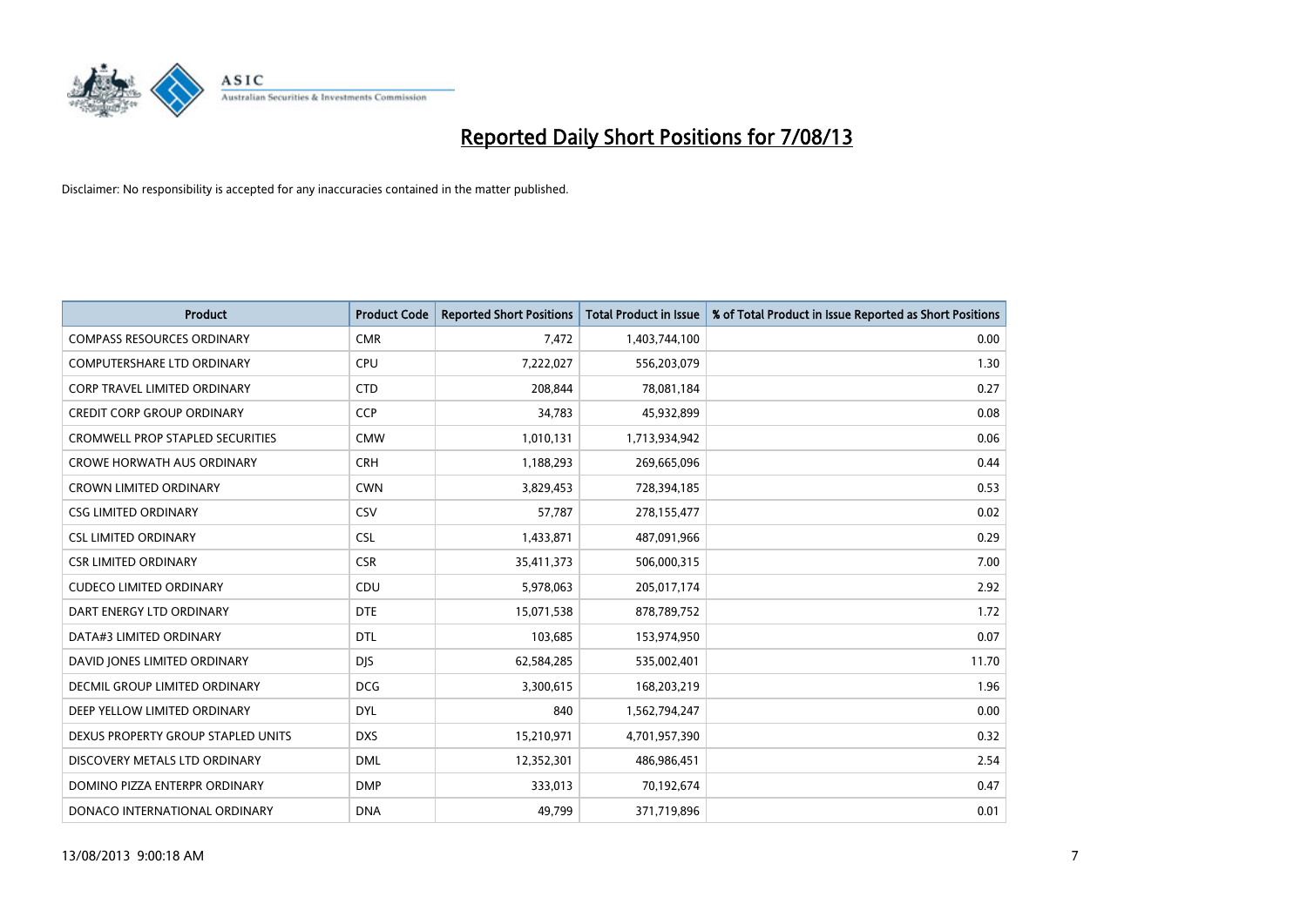

| <b>Product</b>                       | <b>Product Code</b> | <b>Reported Short Positions</b> | <b>Total Product in Issue</b> | % of Total Product in Issue Reported as Short Positions |
|--------------------------------------|---------------------|---------------------------------|-------------------------------|---------------------------------------------------------|
| DORAY MINERALS LTD ORDINARY          | <b>DRM</b>          | 57,921                          | 141,866,768                   | 0.04                                                    |
| DOWNER EDI LIMITED ORDINARY          | <b>DOW</b>          | 9,139,187                       | 433,409,429                   | 2.11                                                    |
| DRILLSEARCH ENERGY ORDINARY          | <b>DLS</b>          | 16,008,879                      | 427,753,371                   | 3.74                                                    |
| DUET GROUP STAPLED US PROHIBIT.      | <b>DUE</b>          | 757,926                         | 1,169,314,842                 | 0.06                                                    |
| <b>DULUXGROUP LIMITED ORDINARY</b>   | <b>DLX</b>          | 3,728,689                       | 377,019,430                   | 0.99                                                    |
| <b>DWS LTD ORDINARY</b>              | <b>DWS</b>          | 418,154                         | 132,362,763                   | 0.32                                                    |
| ECHO ENTERTAINMENT ORDINARY          | <b>EGP</b>          | 1,755,161                       | 825,672,730                   | 0.21                                                    |
| ELDERS LIMITED ORDINARY              | <b>ELD</b>          | 18,217,292                      | 455,013,329                   | 4.00                                                    |
| ELEMENTAL MINERALS ORDINARY          | <b>ELM</b>          | 54,999                          | 288,587,228                   | 0.02                                                    |
| ELEMENTOS LIMITED ORDINARY           | ELT                 | 16                              | 165,775,576                   | 0.00                                                    |
| <b>EMECO HOLDINGS ORDINARY</b>       | <b>EHL</b>          | 23,237,097                      | 599,675,707                   | 3.87                                                    |
| <b>ENDEAVOUR MIN CORP CDI 1:1</b>    | <b>EVR</b>          | 418,201                         | 101,150,560                   | 0.41                                                    |
| ENERGY RESOURCES ORDINARY 'A'        | <b>ERA</b>          | 8,312,972                       | 517,725,062                   | 1.61                                                    |
| <b>ENERGY WORLD CORPOR, ORDINARY</b> | <b>EWC</b>          | 24,577,842                      | 1,734,166,672                 | 1.42                                                    |
| <b>ENVESTRA LIMITED ORDINARY</b>     | <b>ENV</b>          | 6,200,745                       | 1,796,808,474                 | 0.35                                                    |
| EQUATORIAL RES LTD ORDINARY          | EQX                 | 8                               | 121,885,353                   | 0.00                                                    |
| ERM POWER LIMITED ORDINARY           | EPW                 | 397,168                         | 207,499,601                   | 0.19                                                    |
| ESERVGLOBAL LIMITED ORDINARY         | <b>ESV</b>          | 7,126,045                       | 249,045,997                   | 2.86                                                    |
| EVOLUTION MINING LTD ORDINARY        | <b>EVN</b>          | 30,425,608                      | 708,092,989                   | 4.30                                                    |
| FAIRFAX MEDIA LTD ORDINARY           | <b>FXJ</b>          | 358,604,911                     | 2,351,955,725                 | 15.25                                                   |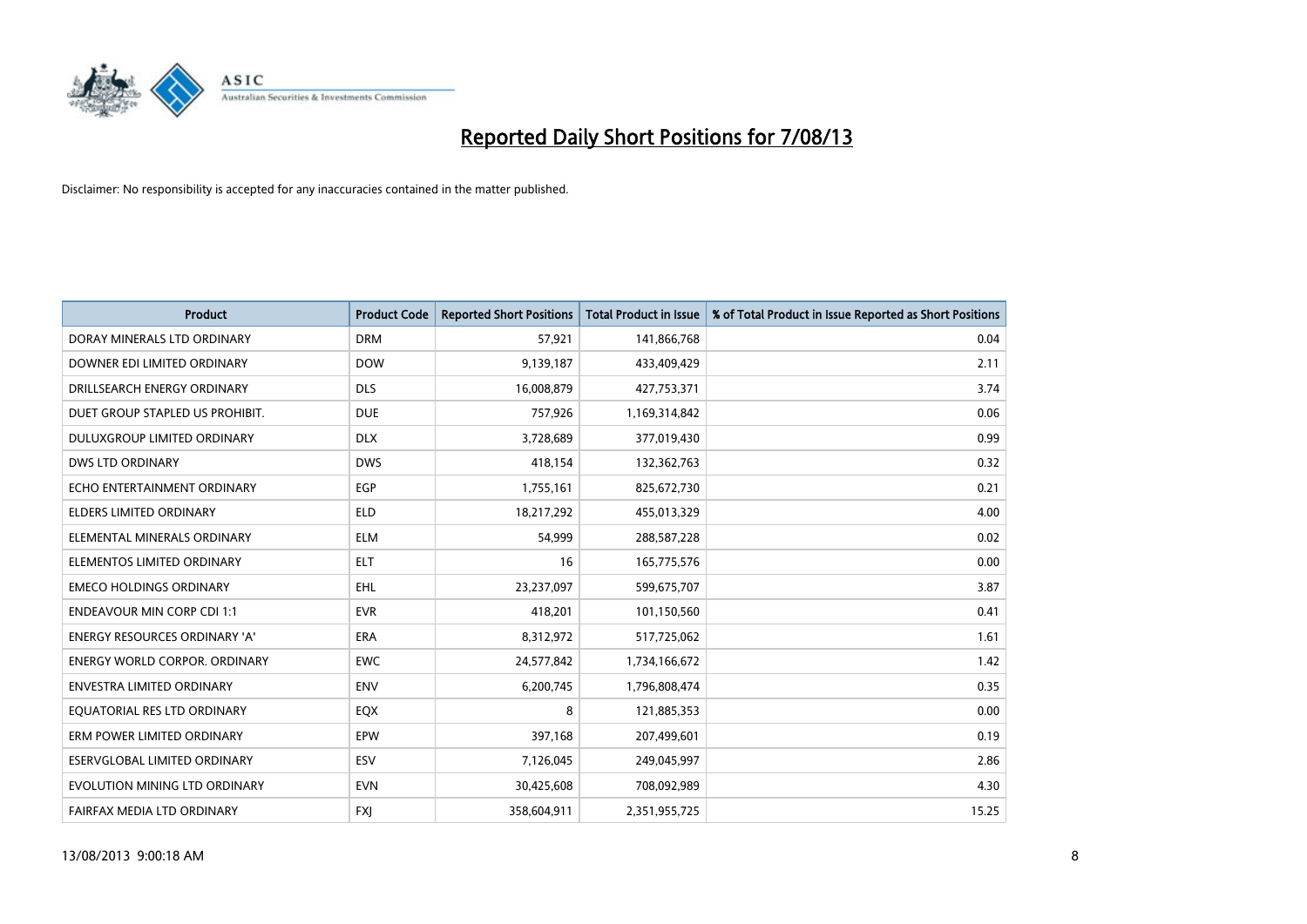

| <b>Product</b>                         | <b>Product Code</b> | <b>Reported Short Positions</b> | <b>Total Product in Issue</b> | % of Total Product in Issue Reported as Short Positions |
|----------------------------------------|---------------------|---------------------------------|-------------------------------|---------------------------------------------------------|
| <b>FANTASTIC HOLDINGS ORDINARY</b>     | <b>FAN</b>          | 31,386                          | 103,068,398                   | 0.03                                                    |
| FAR LTD ORDINARY                       | FAR                 | 23,787,978                      | 2,499,846,742                 | 0.95                                                    |
| FEDERATION CNTRES ORD/UNIT STAPLED SEC | FDC                 | 3,322,284                       | 1,427,641,565                 | 0.23                                                    |
| FINBAR GROUP LIMITED ORDINARY          | <b>FRI</b>          | 376                             | 218,006,169                   | 0.00                                                    |
| FISHER & PAYKEL H. ORDINARY            | <b>FPH</b>          | 220,965                         | 546,516,887                   | 0.04                                                    |
| FKP PROPERTY GROUP STAPLED SECURITIES  | <b>FKP</b>          | 8,610,741                       | 321,578,705                   | 2.68                                                    |
| FLEETWOOD CORP ORDINARY                | <b>FWD</b>          | 2,580,758                       | 60,522,619                    | 4.26                                                    |
| FLETCHER BUILDING ORDINARY             | <b>FBU</b>          | 4,095,212                       | 686,096,427                   | 0.60                                                    |
| FLEXIGROUP LIMITED ORDINARY            | <b>FXL</b>          | 32,846                          | 301,655,394                   | 0.01                                                    |
| <b>FLIGHT CENTRE ORDINARY</b>          | <b>FLT</b>          | 12,495,057                      | 100,430,746                   | 12.44                                                   |
| FLINDERS MINES LTD ORDINARY            | <b>FMS</b>          | 4,735,496                       | 1,824,843,676                 | 0.26                                                    |
| <b>FOCUS MINERALS LTD ORDINARY</b>     | <b>FML</b>          | 28,603,455                      | 9,137,375,877                 | 0.31                                                    |
| FORGE GROUP LIMITED ORDINARY           | FGE                 | 675,721                         | 86,169,014                    | 0.78                                                    |
| FORTESCUE METALS GRP ORDINARY          | <b>FMG</b>          | 163,363,956                     | 3,113,798,659                 | 5.25                                                    |
| <b>G.U.D. HOLDINGS ORDINARY</b>        | <b>GUD</b>          | 6,135,063                       | 71,341,319                    | 8.60                                                    |
| <b>G8 EDUCATION LIMITED ORDINARY</b>   | <b>GEM</b>          | 2,654,996                       | 273,190,260                   | 0.97                                                    |
| <b>GALAXY RESOURCES DEFERRED</b>       | <b>GXYN</b>         | 2,143,417                       | 584,355,501                   | 0.37                                                    |
| <b>GALAXY RESOURCES ORDINARY</b>       | GXY                 | 4,278,077                       | 584,355,501                   | 0.73                                                    |
| <b>GENETIC TECHNOLOGIES ORDINARY</b>   | GTG                 | 62,940                          | 475,471,819                   | 0.01                                                    |
| <b>GEODYNAMICS LIMITED ORDINARY</b>    | GDY                 | 850                             | 406,452,608                   | 0.00                                                    |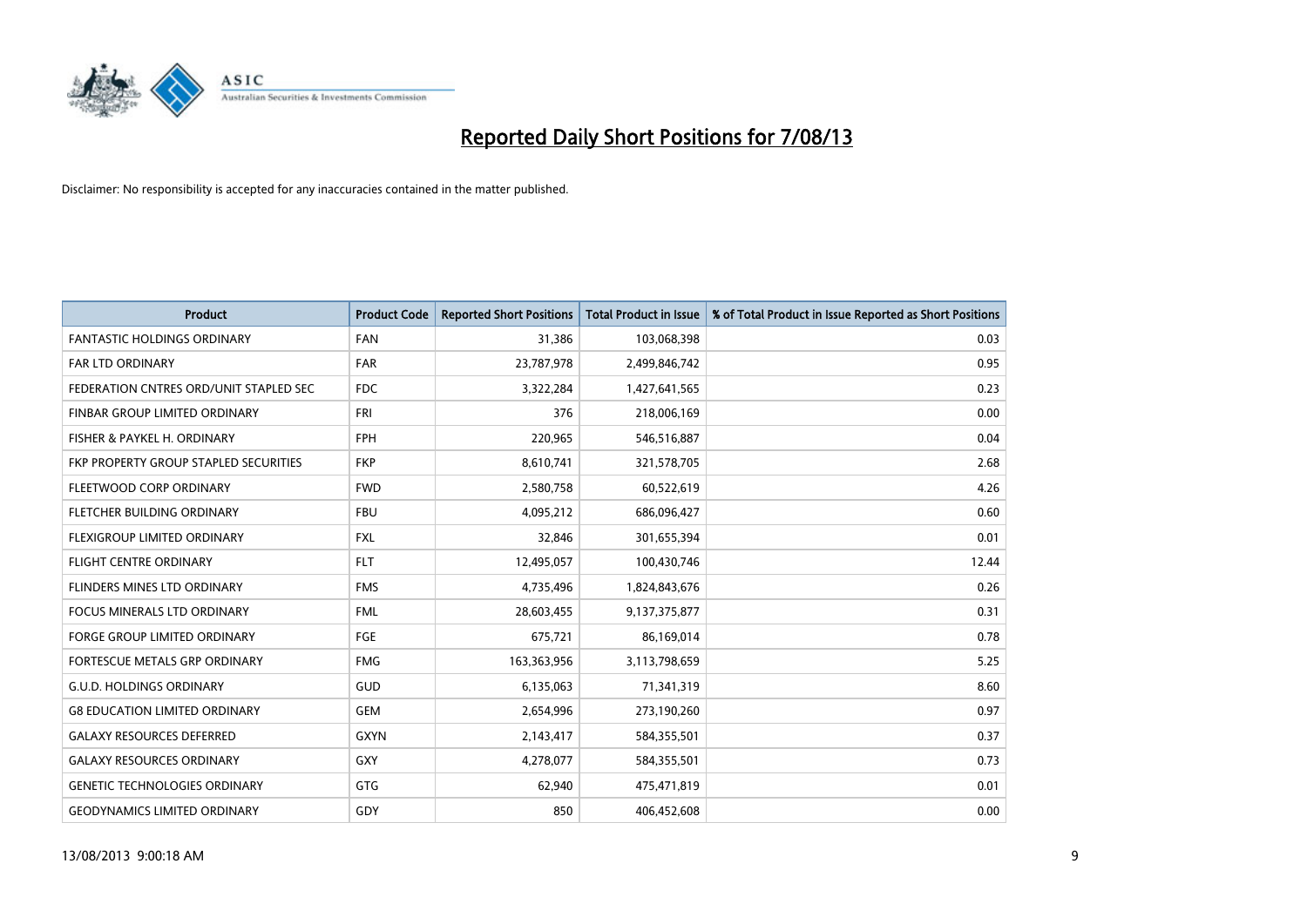

| <b>Product</b>                                   | <b>Product Code</b> | <b>Reported Short Positions</b> | <b>Total Product in Issue</b> | % of Total Product in Issue Reported as Short Positions |
|--------------------------------------------------|---------------------|---------------------------------|-------------------------------|---------------------------------------------------------|
| <b>GINDALBIE METALS LTD ORDINARY</b>             | GBG                 | 52,595,446                      | 1,492,944,820                 | 3.52                                                    |
| <b>GOODMAN FIELDER, ORDINARY</b>                 | <b>GFF</b>          | 55,002,853                      | 1,955,559,207                 | 2.81                                                    |
| <b>GOODMAN GROUP STAPLED</b>                     | <b>GMG</b>          | 3,001,099                       | 1,713,233,947                 | 0.18                                                    |
| <b>GPT GROUP STAPLED SEC.</b>                    | <b>GPT</b>          | 2,125,290                       | 1,742,852,344                 | 0.12                                                    |
| <b>GRAINCORP LIMITED A CLASS ORDINARY</b>        | <b>GNC</b>          | 59,265                          | 228,855,628                   | 0.03                                                    |
| <b>GRANGE RESOURCES, ORDINARY</b>                | <b>GRR</b>          | 5,522,611                       | 1,156,492,195                 | 0.48                                                    |
| <b>GREENLAND MIN EN LTD ORDINARY</b>             | GGG                 | 5,670,709                       | 572,720,096                   | 0.99                                                    |
| <b>GROWTHPOINT PROPERTY ORD/UNIT STAPLED SEC</b> | GOZ                 | 49,999                          | 402,830,366                   | 0.01                                                    |
| <b>GRYPHON MINERALS LTD ORDINARY</b>             | GRY                 | 11,422,009                      | 400,464,983                   | 2.85                                                    |
| <b>GUILDFORD COAL LTD ORDINARY</b>               | <b>GUF</b>          | 466,905                         | 635,046,899                   | 0.07                                                    |
| <b>GUNNS LIMITED ORDINARY</b>                    | <b>GNS</b>          | 51,772,667                      | 848,401,559                   | 6.10                                                    |
| <b>GWA GROUP LTD ORDINARY</b>                    | <b>GWA</b>          | 13,872,437                      | 306,533,770                   | 4.53                                                    |
| HARVEY NORMAN ORDINARY                           | <b>HVN</b>          | 87,412,759                      | 1,062,316,784                 | 8.23                                                    |
| HASTIE GROUP LIMITED ORDINARY                    | <b>HST</b>          | 5,000                           | 137,353,504                   | 0.00                                                    |
| <b>HENDERSON GROUP CDI 1:1</b>                   | <b>HGG</b>          | 726,491                         | 737,474,673                   | 0.10                                                    |
| HFA HOLDINGS LIMITED ORDINARY                    | <b>HFA</b>          | 3,809                           | 118,738,157                   | 0.00                                                    |
| HIGHLANDS PACIFIC ORDINARY                       | HIG                 | 3,153                           | 789,344,774                   | 0.00                                                    |
| HILLGROVE RES LTD ORDINARY                       | <b>HGO</b>          | 1,644,834                       | 1,023,760,221                 | 0.16                                                    |
| HILLS HOLDINGS LTD ORDINARY                      | <b>HIL</b>          | 133,243                         | 246,500,444                   | 0.05                                                    |
| HORIZON OIL LIMITED ORDINARY                     | <b>HZN</b>          | 60,595,654                      | 1,135,266,515                 | 5.34                                                    |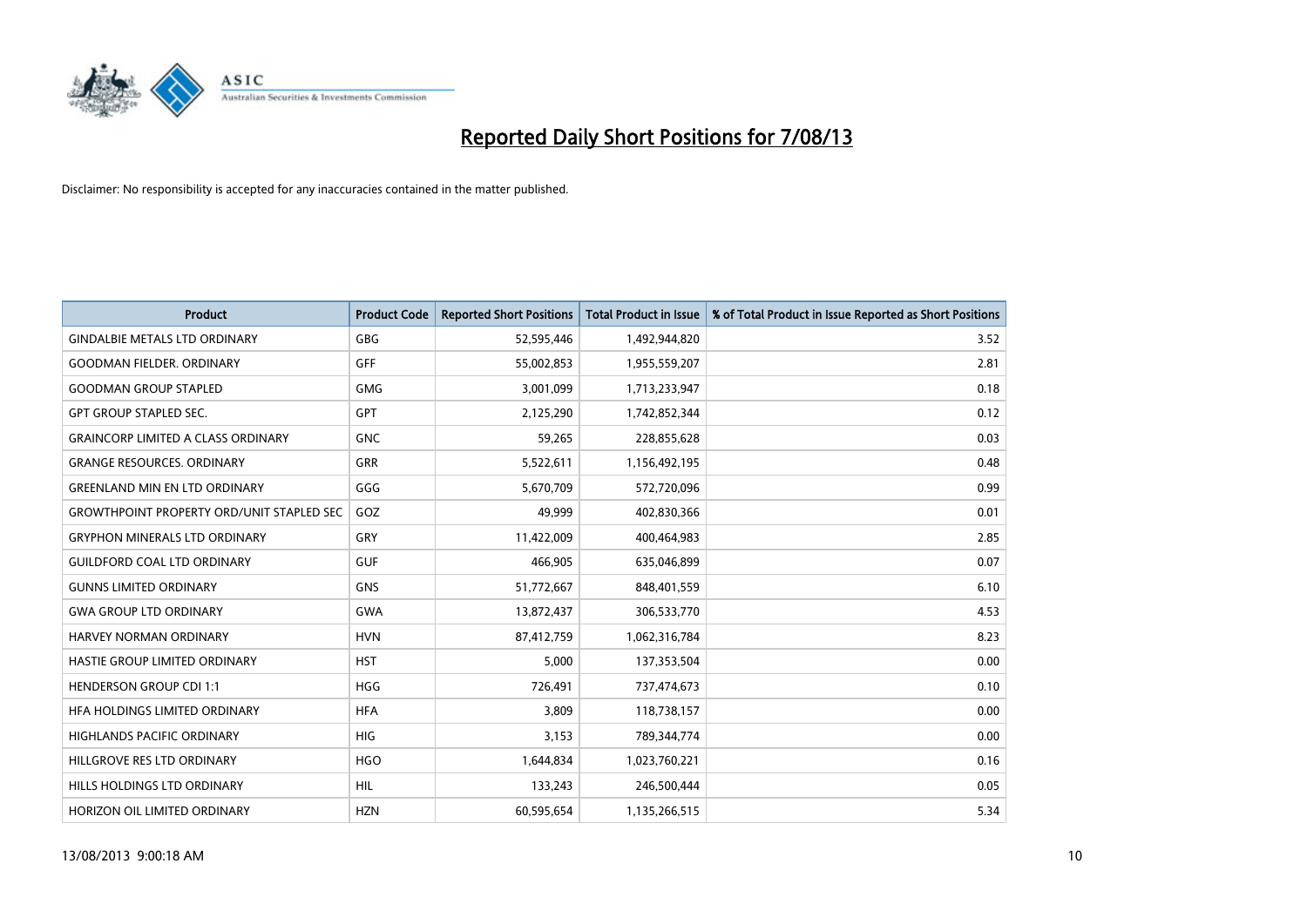

| <b>Product</b>                                | <b>Product Code</b> | <b>Reported Short Positions</b> | <b>Total Product in Issue</b> | % of Total Product in Issue Reported as Short Positions |
|-----------------------------------------------|---------------------|---------------------------------|-------------------------------|---------------------------------------------------------|
| HOT CHILI LTD ORDINARY                        | <b>HCH</b>          | 533                             | 301,462,196                   | 0.00                                                    |
| <b>IINET LIMITED ORDINARY</b>                 | <b>IIN</b>          | 2,318,530                       | 161,238,847                   | 1.44                                                    |
| <b>ILUKA RESOURCES ORDINARY</b>               | <b>ILU</b>          | 39,086,376                      | 418,700,517                   | 9.34                                                    |
| <b>IMDEX LIMITED ORDINARY</b>                 | <b>IMD</b>          | 4,439,506                       | 210,473,188                   | 2.11                                                    |
| IMF (AUSTRALIA) LTD ORDINARY                  | <b>IMF</b>          | 1,384,340                       | 123,203,426                   | 1.12                                                    |
| <b>INCITEC PIVOT ORDINARY</b>                 | IPL                 | 16,471,044                      | 1,628,730,107                 | 1.01                                                    |
| <b>INDEPENDENCE GROUP ORDINARY</b>            | <b>IGO</b>          | 7,374,962                       | 233,321,861                   | 3.16                                                    |
| <b>INDOPHIL RESOURCES ORDINARY</b>            | <b>IRN</b>          | 830,158                         | 1,203,146,194                 | 0.07                                                    |
| <b>INFIGEN ENERGY STAPLED SECURITIES</b>      | <b>IFN</b>          | 3,771,136                       | 762,265,972                   | 0.49                                                    |
| INGENIA GROUP STAPLED SECURITIES              | <b>INA</b>          | 1,500                           | 507,179,194                   | 0.00                                                    |
| INOVA RESOURCES LTD ORDINARY                  | <b>IVA</b>          | 1,233,954                       | 728,201,911                   | 0.17                                                    |
| <b>INSURANCE AUSTRALIA ORDINARY</b>           | IAG                 | 5,047,181                       | 2,079,034,021                 | 0.24                                                    |
| <b>INTREPID MINES ORDINARY</b>                | <b>IAU</b>          | 21,368,928                      | 556,033,864                   | 3.84                                                    |
| <b>INVESTA OFFICE FUND STAPLED SECURITIES</b> | <b>IOF</b>          | 1,442,546                       | 614,047,458                   | 0.23                                                    |
| <b>INVOCARE LIMITED ORDINARY</b>              | <b>IVC</b>          | 3,433,930                       | 110,030,298                   | 3.12                                                    |
| ION LIMITED ORDINARY                          | <b>ION</b>          | 164,453                         | 256,365,105                   | 0.06                                                    |
| <b>IOOF HOLDINGS LTD ORDINARY</b>             | IFL                 | 1,964,369                       | 232,118,034                   | 0.85                                                    |
| <b>IRESS LIMITED ORDINARY</b>                 | <b>IRE</b>          | 2,483,748                       | 129,614,246                   | 1.92                                                    |
| <b>IRON ORE HOLDINGS ORDINARY</b>             | <b>IOH</b>          | 26,197                          | 161,174,005                   | 0.02                                                    |
| <b>ISELECT LTD ORDINARY</b>                   | <b>ISU</b>          | 864,614                         | 259,064,894                   | 0.33                                                    |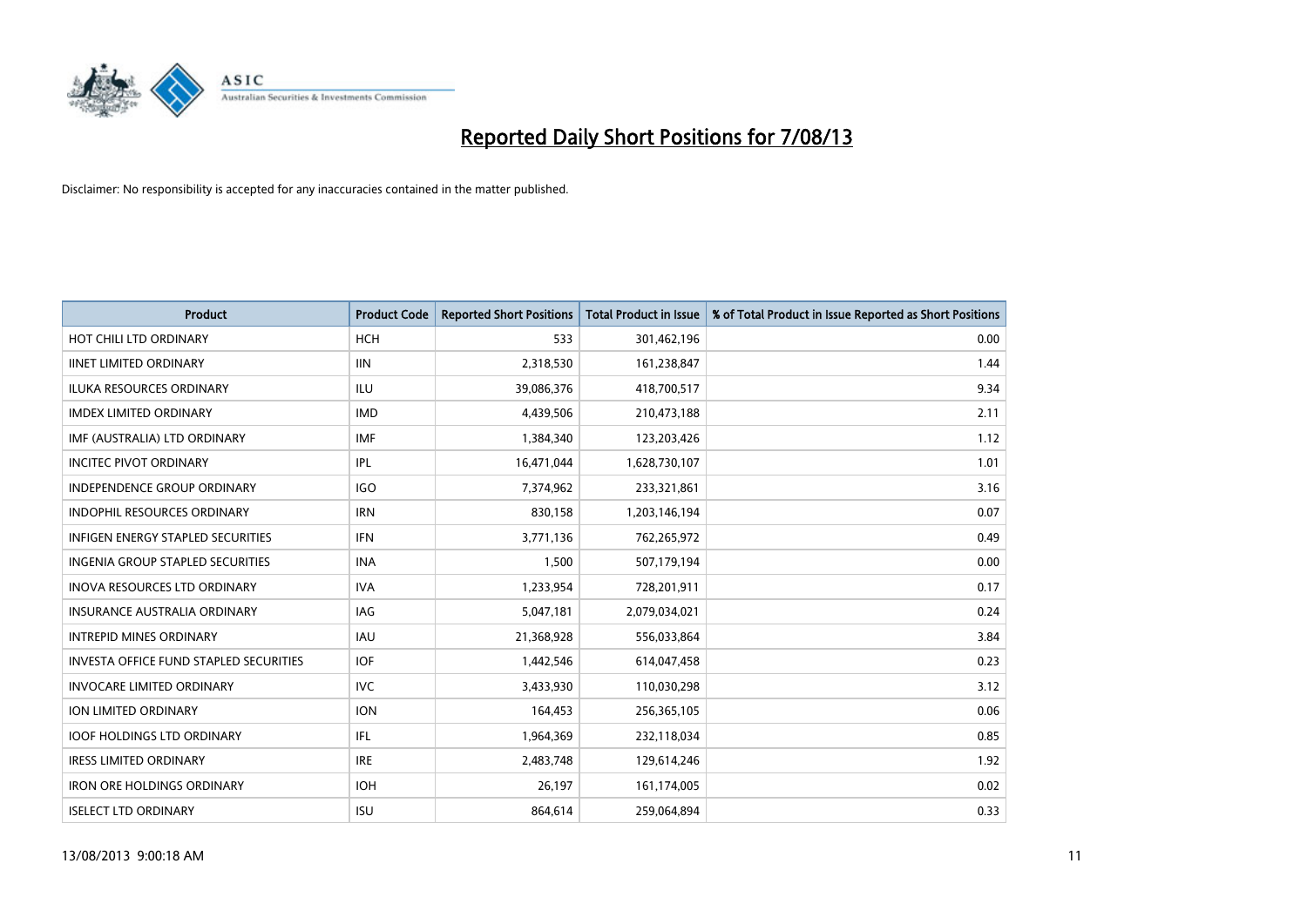

| <b>Product</b>                           | <b>Product Code</b> | <b>Reported Short Positions</b> | <b>Total Product in Issue</b> | % of Total Product in Issue Reported as Short Positions |
|------------------------------------------|---------------------|---------------------------------|-------------------------------|---------------------------------------------------------|
| ISHS EUROPE ETF CDI 1:1                  | <b>IEU</b>          | 60,290                          | 50,800,000                    | 0.12                                                    |
| JAMES HARDIE INDUST CHESS DEPOSITARY INT | <b>JHX</b>          | 5,394,411                       | 442,091,547                   | 1.22                                                    |
| <b>JB HI-FI LIMITED ORDINARY</b>         | <b>IBH</b>          | 15,149,664                      | 98,947,309                    | 15.31                                                   |
| <b>JUPITER MINES ORDINARY</b>            | <b>IMS</b>          | 5,220                           | 2,281,835,383                 | 0.00                                                    |
| <b>KAGARA LTD ORDINARY</b>               | KZL                 | 3,391,221                       | 798,953,117                   | 0.42                                                    |
| KAROON GAS AUSTRALIA ORDINARY            | <b>KAR</b>          | 3,891,970                       | 221,420,769                   | 1.76                                                    |
| KATHMANDU HOLD LTD ORDINARY              | <b>KMD</b>          | 36,820                          | 200,215,894                   | 0.02                                                    |
| KBL MINING LIMITED ORDINARY              | <b>KBL</b>          | 1,820                           | 293,535,629                   | 0.00                                                    |
| KINGSGATE CONSOLID, ORDINARY             | <b>KCN</b>          | 10,383,375                      | 152,191,905                   | 6.82                                                    |
| KINGSROSE MINING LTD ORDINARY            | <b>KRM</b>          | 437,474                         | 335,753,851                   | 0.13                                                    |
| LEIGHTON HOLDINGS ORDINARY               | LEI                 | 17,413,434                      | 337,235,188                   | 5.16                                                    |
| LEND LEASE GROUP UNIT/ORD STAPLED        | LLC                 | 856,277                         | 575,508,314                   | 0.15                                                    |
| LINC ENERGY LTD ORDINARY                 | <b>LNC</b>          | 17,946,059                      | 518,687,562                   | 3.46                                                    |
| LION SELECTION GRP ORDINARY              | <b>LSX</b>          | 36                              | 106,911,413                   | 0.00                                                    |
| LIQUEFIED NATURAL ORDINARY               | <b>LNG</b>          | 61,243                          | 267,699,015                   | 0.02                                                    |
| LYCOPODIUM LIMITED ORDINARY              | LYL                 | 3,295                           | 38,955,103                    | 0.01                                                    |
| LYNAS CORPORATION ORDINARY               | <b>LYC</b>          | 201,193,207                     | 1,960,801,292                 | 10.26                                                   |
| M2 TELECOMMUNICATION ORDINARY            | <b>MTU</b>          | 6,238,754                       | 178,430,693                   | 3.50                                                    |
| <b>MACA LIMITED ORDINARY</b>             | <b>MLD</b>          | 68,782                          | 172,500,000                   | 0.04                                                    |
| <b>MACMAHON HOLDINGS ORDINARY</b>        | <b>MAH</b>          | 7,596,712                       | 1,261,699,966                 | 0.60                                                    |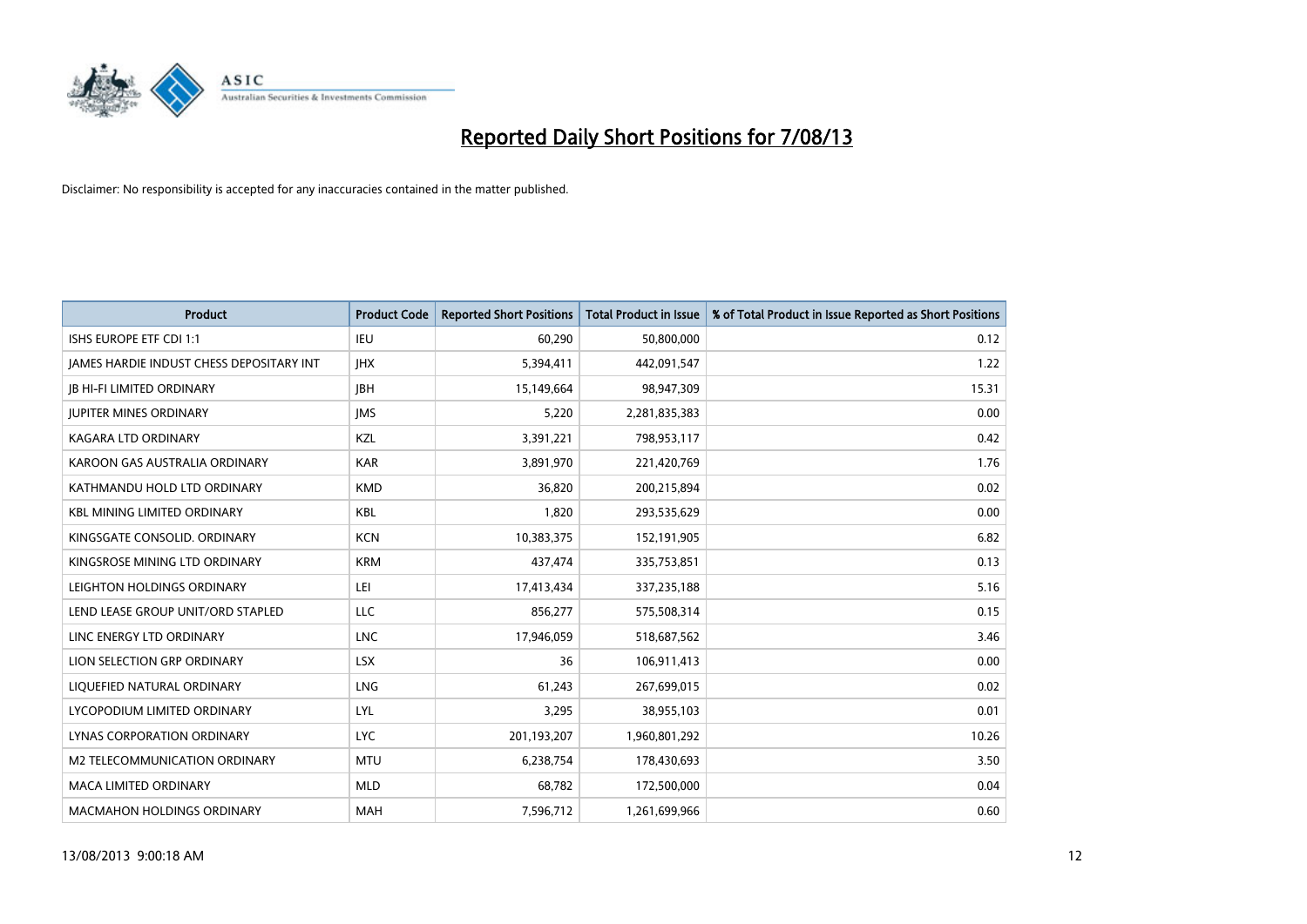

| <b>Product</b>                        | <b>Product Code</b> | <b>Reported Short Positions</b> | <b>Total Product in Issue</b> | % of Total Product in Issue Reported as Short Positions |
|---------------------------------------|---------------------|---------------------------------|-------------------------------|---------------------------------------------------------|
| MACO ATLAS ROADS GRP ORDINARY STAPLED | <b>MQA</b>          | 19,668,389                      | 478,531,436                   | 4.11                                                    |
| MACQUARIE GROUP LTD ORDINARY          | <b>MQG</b>          | 1,537,004                       | 339,835,095                   | 0.45                                                    |
| MAGELLAN FIN GRP LTD ORDINARY         | <b>MFG</b>          | 215,390                         | 152,782,876                   | 0.14                                                    |
| MAGELLAN FLAGSHIP ORDINARY            | <b>MFF</b>          | 39,387                          | 346,298,758                   | 0.01                                                    |
| MATRIX C & E LTD ORDINARY             | <b>MCE</b>          | 3,182,474                       | 94,555,428                    | 3.37                                                    |
| <b>MAVERICK DRILLING ORDINARY</b>     | <b>MAD</b>          | 8,147,855                       | 452,726,751                   | 1.80                                                    |
| MAXITRANS INDUSTRIES ORDINARY         | <b>MXI</b>          | 1,869                           | 183,993,392                   | 0.00                                                    |
| MAYNE PHARMA LTD ORDINARY             | <b>MYX</b>          | 2,846                           | 563,459,968                   | 0.00                                                    |
| MCMILLAN SHAKESPEARE ORDINARY         | <b>MMS</b>          | 2,106,593                       | 74,523,965                    | 2.83                                                    |
| <b>MCPHERSON'S LTD ORDINARY</b>       | <b>MCP</b>          | 10                              | 89,294,198                    | 0.00                                                    |
| MEDUSA MINING LTD ORDINARY            | <b>MML</b>          | 3,414,325                       | 188,903,911                   | 1.81                                                    |
| MEO AUSTRALIA LTD ORDINARY            | <b>MEO</b>          | 19,345                          | 627,264,587                   | 0.00                                                    |
| <b>MERMAID MARINE ORDINARY</b>        | <b>MRM</b>          | 539,643                         | 229,962,314                   | 0.23                                                    |
| MESOBLAST LIMITED ORDINARY            | <b>MSB</b>          | 14,452,850                      | 315,423,901                   | 4.58                                                    |
| METALS X LIMITED ORDINARY             | <b>MLX</b>          | 92,258                          | 1,651,766,110                 | 0.01                                                    |
| METCASH LIMITED ORDINARY              | <b>MTS</b>          | 85,293,058                      | 880,704,786                   | 9.68                                                    |
| METMINCO LIMITED ORDINARY             | <b>MNC</b>          | 1,100,000                       | 1,749,543,023                 | 0.06                                                    |
| MICLYN EXP OFFSHR ORDINARY            | <b>MIO</b>          | 407,245                         | 281,538,972                   | 0.14                                                    |
| MIGHTY RIVER POWER ORDINARY           | <b>MYT</b>          | 758,881                         | 1,400,000,094                 | 0.05                                                    |
| MINCOR RESOURCES NL ORDINARY          | <b>MCR</b>          | 2,640,291                       | 188,208,274                   | 1.40                                                    |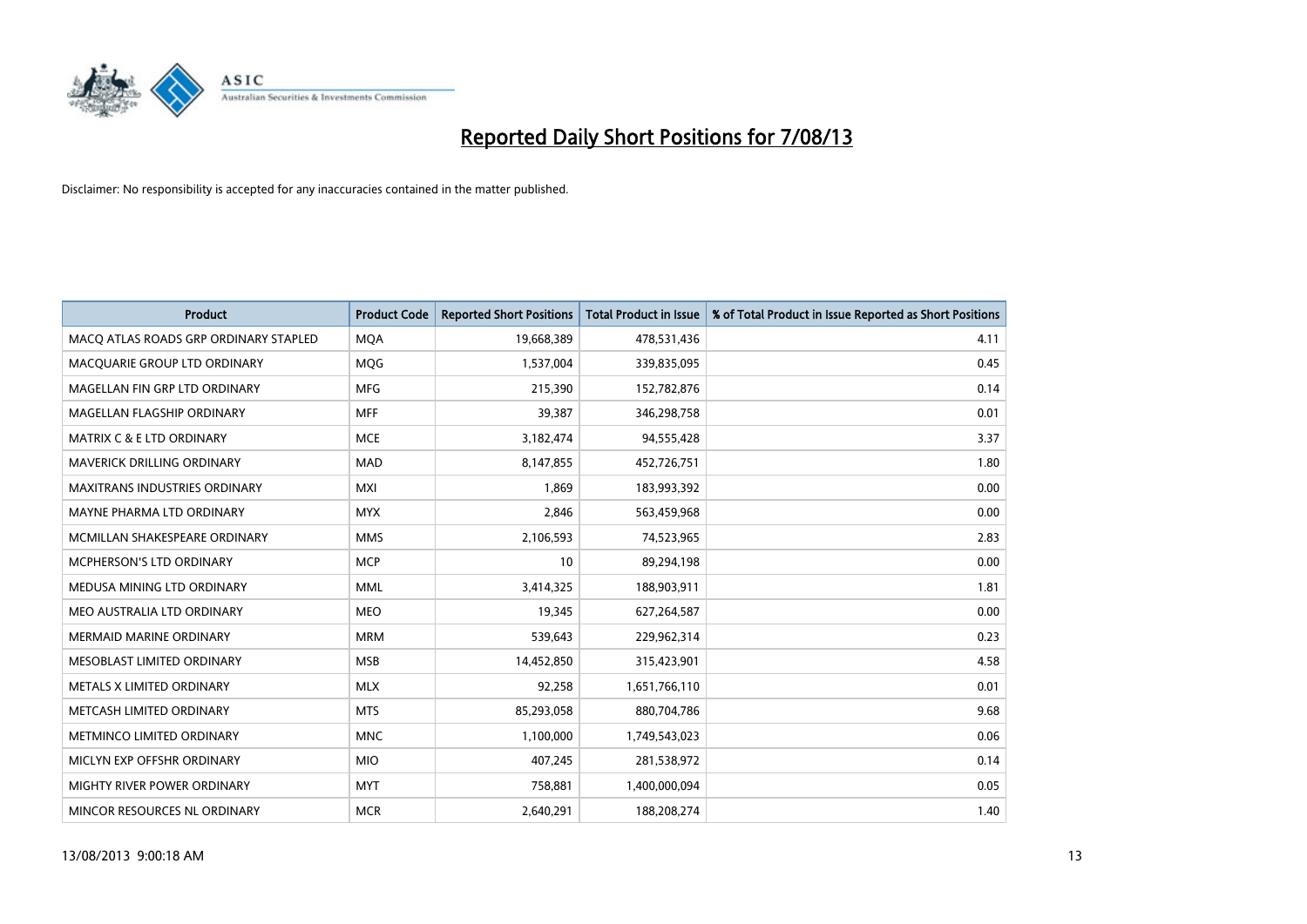

| <b>Product</b>                  | <b>Product Code</b> | <b>Reported Short Positions</b> | <b>Total Product in Issue</b> | % of Total Product in Issue Reported as Short Positions |
|---------------------------------|---------------------|---------------------------------|-------------------------------|---------------------------------------------------------|
| MINERAL DEPOSITS ORDINARY       | <b>MDL</b>          | 3,163,868                       | 83,538,786                    | 3.79                                                    |
| MINERAL RESOURCES, ORDINARY     | <b>MIN</b>          | 8,072,572                       | 185,987,992                   | 4.34                                                    |
| MIRABELA NICKEL LTD ORDINARY    | <b>MBN</b>          | 26,621,668                      | 876,801,147                   | 3.04                                                    |
| MIRVAC GROUP STAPLED SECURITIES | <b>MGR</b>          | 10,948,896                      | 3,664,938,678                 | 0.30                                                    |
| MOLOPO ENERGY LTD ORDINARY      | <b>MPO</b>          | 306,549                         | 246,664,291                   | 0.12                                                    |
| MONADELPHOUS GROUP ORDINARY     | <b>MND</b>          | 11,259,205                      | 90,940,258                    | 12.38                                                   |
| MORTGAGE CHOICE LTD ORDINARY    | MOC                 | 1,038,708                       | 123,431,282                   | 0.84                                                    |
| MOUNT GIBSON IRON ORDINARY      | <b>MGX</b>          | 20,959,410                      | 1,090,584,232                 | 1.92                                                    |
| MULTIPLEX SITES SITES           | <b>MXUPA</b>        | 1,171                           | 4,500,000                     | 0.03                                                    |
| MURCHISON METALS LTD ORDINARY   | <b>MMX</b>          | 3,162,420                       | 450,497,346                   | 0.70                                                    |
| MYER HOLDINGS LTD ORDINARY      | <b>MYR</b>          | 82,496,144                      | 583,594,551                   | 14.14                                                   |
| NATIONAL AUST. BANK ORDINARY    | <b>NAB</b>          | 7,486,293                       | 2,348,870,499                 | 0.32                                                    |
| NAVITAS LIMITED ORDINARY        | <b>NVT</b>          | 6,758,298                       | 375,367,918                   | 1.80                                                    |
| NEON ENERGY LIMITED ORDINARY    | <b>NEN</b>          | 1,028,427                       | 552,637,848                   | 0.19                                                    |
| NEW HOPE CORPORATION ORDINARY   | <b>NHC</b>          | 1,544,867                       | 830,715,225                   | 0.19                                                    |
| NEW STANDARD ENERGY ORDINARY    | <b>NSE</b>          | 322,032                         | 305,331,847                   | 0.11                                                    |
| NEWCREST MINING ORDINARY        | <b>NCM</b>          | 4,344,738                       | 766,510,971                   | 0.57                                                    |
| NEWS CORP. A NON-VOTING CDI     | <b>NNCLV</b>        | 3,095,681                       | 379,388,744                   | 0.82                                                    |
| NEWS CORP. B VOTING CDI         | <b>NNC</b>          | 1,128,620                       | 199,630,239                   | 0.57                                                    |
| NEWSAT LIMITED ORDINARY         | <b>NWT</b>          | 575,941                         | 539,578,507                   | 0.11                                                    |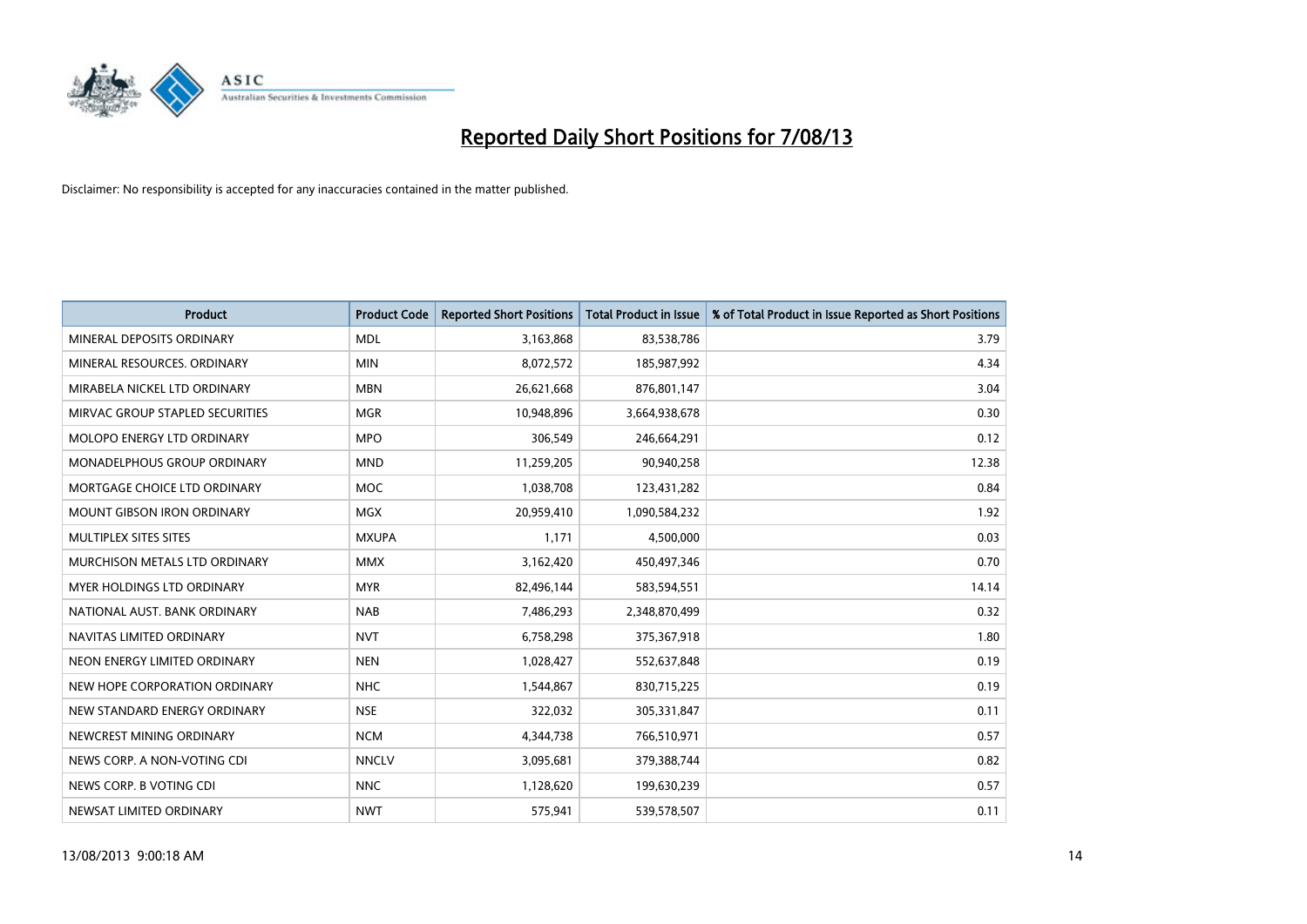

| <b>Product</b>                        | <b>Product Code</b> | <b>Reported Short Positions</b> | <b>Total Product in Issue</b> | % of Total Product in Issue Reported as Short Positions |
|---------------------------------------|---------------------|---------------------------------|-------------------------------|---------------------------------------------------------|
| NEXTDC LIMITED ORDINARY               | <b>NXT</b>          | 6,202,648                       | 173,673,716                   | 3.57                                                    |
| NEXUS ENERGY LIMITED ORDINARY         | <b>NXS</b>          | 2,752,351                       | 1,330,219,459                 | 0.21                                                    |
| NIB HOLDINGS LIMITED ORDINARY         | <b>NHF</b>          | 455,340                         | 439,004,182                   | 0.10                                                    |
| NIDO PETROLEUM ORDINARY               | <b>NDO</b>          | 42,500                          | 2,046,650,968                 | 0.00                                                    |
| NOBLE MINERAL RES ORDINARY            | <b>NMG</b>          | 2,365,726                       | 666,397,952                   | 0.36                                                    |
| NORTHERN IRON LTD ORDINARY            | <b>NFE</b>          | 1,977,501                       | 484,405,314                   | 0.41                                                    |
| NORTHERN STAR ORDINARY                | <b>NST</b>          | 6,246,917                       | 424,279,762                   | 1.47                                                    |
| NRW HOLDINGS LIMITED ORDINARY         | <b>NWH</b>          | 18,534,330                      | 278,888,011                   | 6.65                                                    |
| NUCOAL RESOURCES LTD ORDINARY         | <b>NCR</b>          | 2,652                           | 768,612,354                   | 0.00                                                    |
| NUFARM LIMITED ORDINARY               | <b>NUF</b>          | 16,027,373                      | 262,954,040                   | 6.10                                                    |
| NUPLEX INDUSTRIES ORDINARY            | <b>NPX</b>          | 20,821                          | 198,125,827                   | 0.01                                                    |
| OCEANAGOLD CORP. CHESS DEPOSITARY INT | <b>OGC</b>          | 426,793                         | 293,574,586                   | 0.15                                                    |
| OCHRE GROUP HOLDINGS ORDINARY         | OGH                 | 1,233,995                       | 598,268,307                   | 0.21                                                    |
| OIL SEARCH LTD ORDINARY               | OSH                 | 7,046,329                       | 1,340,018,530                 | 0.53                                                    |
| OM HOLDINGS LIMITED ORDINARY          | OMH                 | 3,146,512                       | 733,423,337                   | 0.43                                                    |
| ORICA LIMITED ORDINARY                | ORI                 | 9,928,090                       | 368,203,632                   | 2.70                                                    |
| ORIGIN ENERGY ORDINARY                | ORG                 | 12,531,171                      | 1,097,963,570                 | 1.14                                                    |
| OROCOBRE LIMITED ORDINARY             | <b>ORE</b>          | 415,808                         | 117,745,140                   | 0.35                                                    |
| OROTONGROUP LIMITED ORDINARY          | ORL                 | 399,919                         | 40,880,902                    | 0.98                                                    |
| ORPHEUS ENERGY LTD ORDINARY           | <b>OEG</b>          | 67,200                          | 130,475,919                   | 0.05                                                    |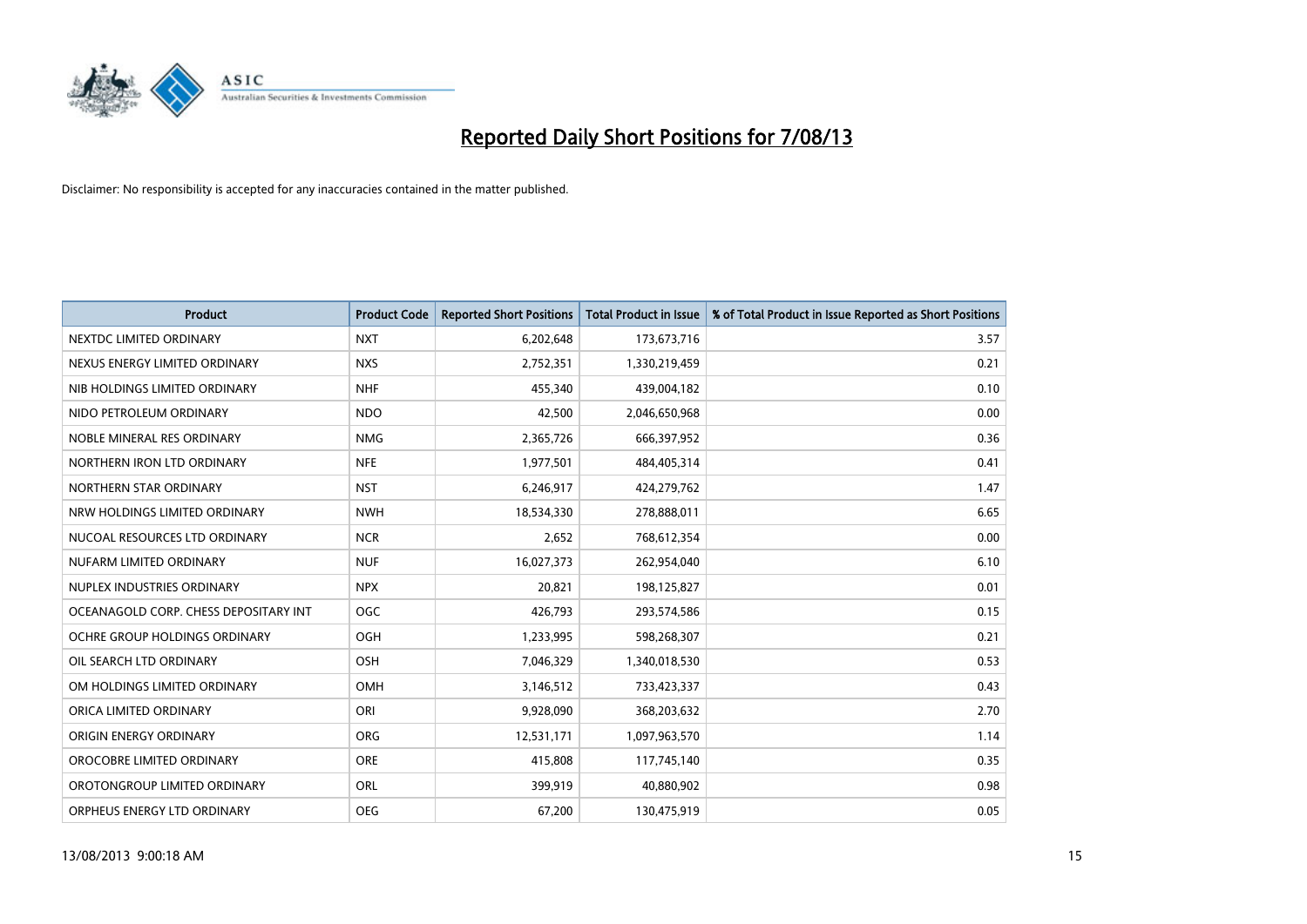

| <b>Product</b>               | <b>Product Code</b> | <b>Reported Short Positions</b> | <b>Total Product in Issue</b> | % of Total Product in Issue Reported as Short Positions |
|------------------------------|---------------------|---------------------------------|-------------------------------|---------------------------------------------------------|
| OZ MINERALS ORDINARY         | OZL                 | 10,168,436                      | 303,470,022                   | 3.35                                                    |
| PACIFIC BRANDS ORDINARY      | <b>PBG</b>          | 14,709,471                      | 912,915,695                   | 1.61                                                    |
| PALADIN ENERGY LTD ORDINARY  | <b>PDN</b>          | 131,580,624                     | 837,187,808                   | 15.72                                                   |
| PANAUST LIMITED ORDINARY     | <b>PNA</b>          | 4,887,807                       | 619,084,930                   | 0.79                                                    |
| PANORAMIC RESOURCES ORDINARY | PAN                 | 365,537                         | 260,676,416                   | 0.14                                                    |
| PAPERLINX LIMITED ORDINARY   | <b>PPX</b>          | 48,101                          | 609,280,761                   | 0.01                                                    |
| PAPILLON RES LTD ORDINARY    | <b>PIR</b>          | 8,766,347                       | 337,544,210                   | 2.60                                                    |
| PATTIES FOODS LTD ORDINARY   | PFL                 | 1,502                           | 139,065,639                   | 0.00                                                    |
| PEEL MINING LIMITED ORDINARY | <b>PEX</b>          | 25,291                          | 132,085,969                   | 0.02                                                    |
| PEET LIMITED ORDINARY        | <b>PPC</b>          | 3,387,625                       | 431,986,887                   | 0.78                                                    |
| PERILYA LIMITED ORDINARY     | PEM                 | 249,707                         | 769,316,426                   | 0.03                                                    |
| PERPETUAL LIMITED ORDINARY   | PPT                 | 2,226,484                       | 41,980,678                    | 5.30                                                    |
| PERSEUS MINING LTD ORDINARY  | PRU                 | 17,690,416                      | 457,962,088                   | 3.86                                                    |
| PHARMAXIS LTD ORDINARY       | <b>PXS</b>          | 7,200,412                       | 308,548,389                   | 2.33                                                    |
| PHOSPHAGENICS LTD. ORDINARY  | POH                 | 274,058                         | 1,020,465,957                 | 0.03                                                    |
| PLATINUM ASSET ORDINARY      | <b>PTM</b>          | 3,475,612                       | 578,145,695                   | 0.60                                                    |
| PLATINUM AUSTRALIA ORDINARY  | <b>PLA</b>          | 836,127                         | 504,968,043                   | 0.17                                                    |
| PMI GOLD CORP CDI 1:1        | <b>PVM</b>          | 232,274                         | 151,793,751                   | 0.15                                                    |
| PMP LIMITED ORDINARY         | <b>PMP</b>          | 28,840                          | 323,781,124                   | 0.01                                                    |
| PREMIER INVESTMENTS ORDINARY | <b>PMV</b>          | 1,299,873                       | 155,260,478                   | 0.84                                                    |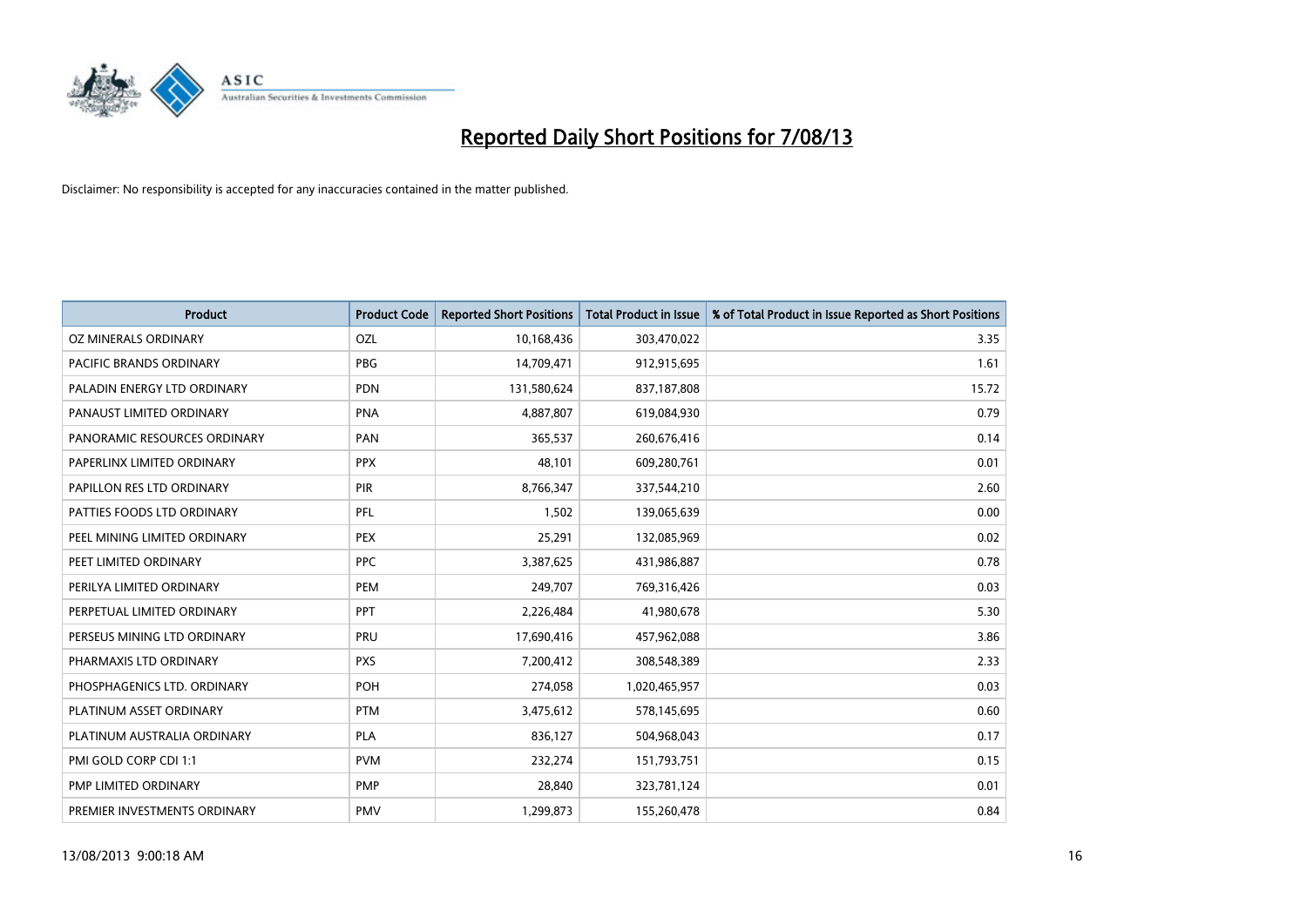

| <b>Product</b>                    | <b>Product Code</b> | <b>Reported Short Positions</b> | <b>Total Product in Issue</b> | % of Total Product in Issue Reported as Short Positions |
|-----------------------------------|---------------------|---------------------------------|-------------------------------|---------------------------------------------------------|
| PRIMA BIOMED LTD ORDINARY         | <b>PRR</b>          | 5,118,762                       | 1,159,559,341                 | 0.44                                                    |
| PRIMARY HEALTH CARE ORDINARY      | <b>PRY</b>          | 27,740,595                      | 503,921,941                   | 5.50                                                    |
| PRIMEAG AUSTRALIA ORDINARY        | PAG                 | 20,231                          | 266,394,444                   | 0.01                                                    |
| PROGRAMMED ORDINARY               | <b>PRG</b>          | 443,691                         | 118,192,527                   | 0.38                                                    |
| OANTAS AIRWAYS ORDINARY           | QAN                 | 26,492,107                      | 2,241,745,788                 | 1.18                                                    |
| OBE INSURANCE GROUP ORDINARY      | <b>OBE</b>          | 30,736,838                      | 1,220,868,532                 | 2.52                                                    |
| ORXPHARMA LTD ORDINARY            | <b>QRX</b>          | 1,140,118                       | 144,785,606                   | 0.79                                                    |
| <b>QUBE HOLDINGS LTD ORDINARY</b> | <b>QUB</b>          | 15,144,744                      | 928,965,547                   | 1.63                                                    |
| RAMELIUS RESOURCES ORDINARY       | <b>RMS</b>          | 3,492,307                       | 337,904,409                   | 1.03                                                    |
| RAMSAY HEALTH CARE ORDINARY       | <b>RHC</b>          | 1,965,107                       | 202,081,252                   | 0.97                                                    |
| RANGE RESOURCES LTD ORDINARY      | <b>RRS</b>          | 44,458                          | 2,873,969,974                 | 0.00                                                    |
| <b>RCR TOMLINSON ORDINARY</b>     | <b>RCR</b>          | 826,944                         | 132,431,265                   | 0.62                                                    |
| <b>REA GROUP ORDINARY</b>         | <b>REA</b>          | 702,036                         | 131,714,699                   | 0.53                                                    |
| <b>RED 5 LIMITED ORDINARY</b>     | <b>RED</b>          | 999,219                         | 135,488,008                   | 0.74                                                    |
| <b>RED FORK ENERGY ORDINARY</b>   | <b>RFE</b>          | 4,111,257                       | 446,551,719                   | 0.92                                                    |
| REDBANK ENERGY LTD ORDINARY       | <b>AEJ</b>          | 13                              | 786,287                       | 0.00                                                    |
| REECE AUSTRALIA LTD. ORDINARY     | <b>REH</b>          | 321                             | 99,600,000                    | 0.00                                                    |
| REED RESOURCES LTD ORDINARY       | <b>RDR</b>          | 780                             | 521,897,064                   | 0.00                                                    |
| REGIS RESOURCES ORDINARY          | <b>RRL</b>          | 10,294,404                      | 477,447,099                   | 2.16                                                    |
| RESMED INC CDI 10:1               | <b>RMD</b>          | 9,565,882                       | 1,556,242,300                 | 0.61                                                    |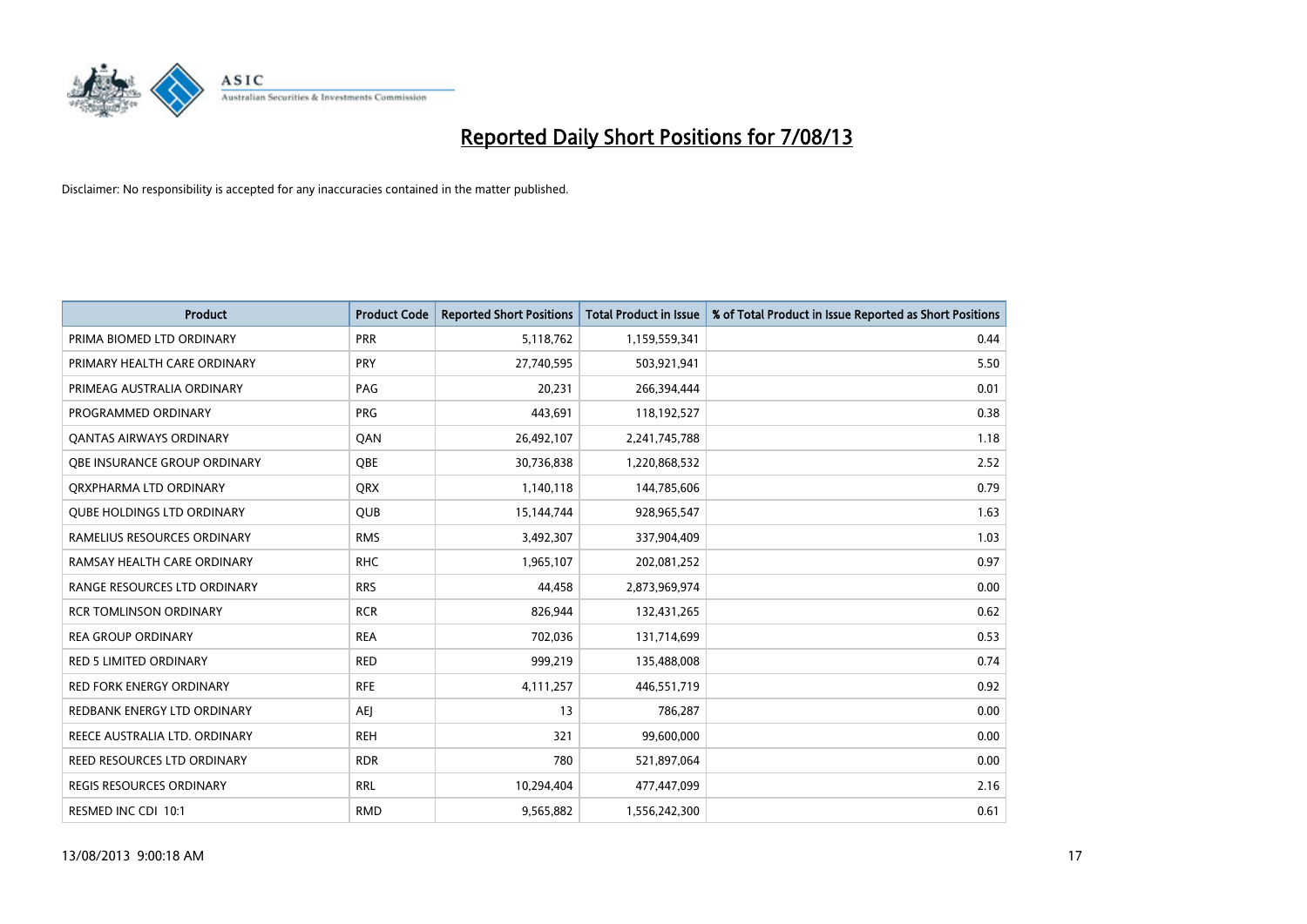

| <b>Product</b>                        | <b>Product Code</b> | <b>Reported Short Positions</b> | <b>Total Product in Issue</b> | % of Total Product in Issue Reported as Short Positions |
|---------------------------------------|---------------------|---------------------------------|-------------------------------|---------------------------------------------------------|
| <b>RESOLUTE MINING ORDINARY</b>       | <b>RSG</b>          | 2,483,738                       | 640,994,224                   | 0.39                                                    |
| RESOURCE EQUIP LTD ORDINARY           | <b>RQL</b>          | 673                             | 248,990,471                   | 0.00                                                    |
| <b>RESOURCE GENERATION ORDINARY</b>   | <b>RES</b>          | 253,922                         | 332,234,604                   | 0.08                                                    |
| RETAIL FOOD GROUP ORDINARY            | <b>RFG</b>          | 2,264,445                       | 130,301,190                   | 1.74                                                    |
| REX MINERALS LIMITED ORDINARY         | <b>RXM</b>          | 2,107,657                       | 188,907,284                   | 1.12                                                    |
| <b>RHG LIMITED ORDINARY</b>           | <b>RHG</b>          | 371                             | 308,483,177                   | 0.00                                                    |
| <b>RIALTO ENERGY ORDINARY</b>         | <b>RIA</b>          | 41                              | 786,649,489                   | 0.00                                                    |
| <b>RIDLEY CORPORATION ORDINARY</b>    | <b>RIC</b>          | 661,955                         | 307,817,071                   | 0.22                                                    |
| RIO TINTO LIMITED ORDINARY            | <b>RIO</b>          | 6,073,161                       | 435,758,720                   | 1.39                                                    |
| ROBUST RESOURCES ORDINARY             | <b>ROL</b>          | 244                             | 88,139,423                    | 0.00                                                    |
| ROC OIL COMPANY ORDINARY              | <b>ROC</b>          | 1,825,296                       | 683,235,552                   | 0.27                                                    |
| <b>RUN CORP LIMITED ORDINARY</b>      | <b>RNC</b>          | 60,000                          | 120,183,427                   | 0.05                                                    |
| RURALCO HOLDINGS ORDINARY             | <b>RHL</b>          | 8,912                           | 55,019,284                    | 0.02                                                    |
| SAI GLOBAL LIMITED ORDINARY           | SAI                 | 11,976,531                      | 209,466,179                   | 5.72                                                    |
| SALMAT LIMITED ORDINARY               | <b>SLM</b>          | 52,081                          | 159,812,799                   | 0.03                                                    |
| SANDFIRE RESOURCES ORDINARY           | <b>SFR</b>          | 4,093,766                       | 155,640,968                   | 2.63                                                    |
| SANTANA MINERALS LTD ORDINARY         | SMI                 | 488,715                         | 97,725,799                    | 0.50                                                    |
| SANTOS LTD ORDINARY                   | <b>STO</b>          | 5,769,118                       | 965,603,819                   | 0.60                                                    |
| SARACEN MINERAL ORDINARY              | <b>SAR</b>          | 19,146,317                      | 595,263,186                   | 3.22                                                    |
| SCA PROPERTY GROUP STAPLED SECURITIES | SCP                 | 34,443,808                      | 642,417,140                   | 5.36                                                    |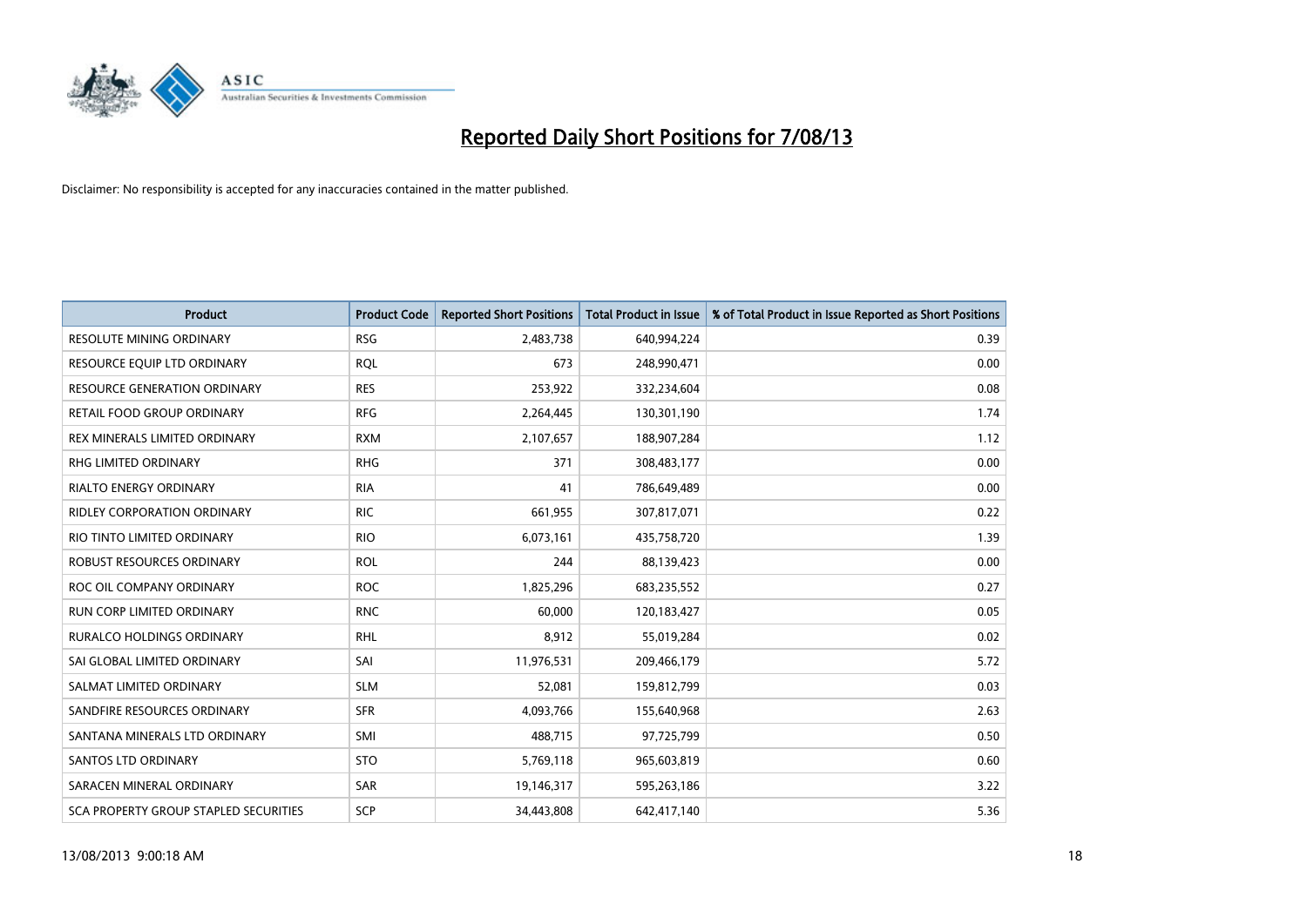

| <b>Product</b>                           | <b>Product Code</b> | <b>Reported Short Positions</b> | <b>Total Product in Issue</b> | % of Total Product in Issue Reported as Short Positions |
|------------------------------------------|---------------------|---------------------------------|-------------------------------|---------------------------------------------------------|
| SEDGMAN LIMITED ORDINARY                 | <b>SDM</b>          | 610,637                         | 220,368,310                   | 0.28                                                    |
| SEEK LIMITED ORDINARY                    | <b>SEK</b>          | 19,931,060                      | 337,833,019                   | 5.90                                                    |
| SELECT HARVESTS ORDINARY                 | <b>SHV</b>          | 24,094                          | 57,462,851                    | 0.04                                                    |
| SENEX ENERGY LIMITED ORDINARY            | <b>SXY</b>          | 5,994,370                       | 1,141,310,350                 | 0.53                                                    |
| SERVCORP LIMITED ORDINARY                | SRV                 | 242                             | 98,432,275                    | 0.00                                                    |
| SERVICE STREAM ORDINARY                  | SSM                 | 477,216                         | 283,418,867                   | 0.17                                                    |
| SEVEN GROUP HOLDINGS ORDINARY            | <b>SVW</b>          | 5,235,793                       | 308,160,281                   | 1.70                                                    |
| SEVEN WEST MEDIA LTD ORDINARY            | <b>SWM</b>          | 4,742,093                       | 999,160,872                   | 0.47                                                    |
| SIGMA PHARMACEUTICAL ORDINARY            | <b>SIP</b>          | 5,587,668                       | 1,135,152,441                 | 0.49                                                    |
| SILEX SYSTEMS ORDINARY                   | <b>SLX</b>          | 2,068,186                       | 170,249,150                   | 1.21                                                    |
| SILVER CHEF LIMITED ORDINARY             | <b>SIV</b>          | 51,211                          | 28,762,745                    | 0.18                                                    |
| SILVER LAKE RESOURCE ORDINARY            | <b>SLR</b>          | 11,129,362                      | 379,048,750                   | 2.94                                                    |
| SIMS METAL MGMT LTD ORDINARY             | <b>SGM</b>          | 9,577,435                       | 204,314,281                   | 4.69                                                    |
| SINGAPORE TELECOMM. CHESS DEPOSITARY INT | SGT                 | 5,875,859                       | 193,182,091                   | 3.04                                                    |
| SIRIUS RESOURCES NL ORDINARY             | <b>SIR</b>          | 4,286,421                       | 227,020,167                   | 1.89                                                    |
| SIRTEX MEDICAL ORDINARY                  | <b>SRX</b>          | 41,527                          | 56,079,887                    | 0.07                                                    |
| SKILLED GROUP LTD ORDINARY               | <b>SKE</b>          | 5,059,282                       | 233,533,526                   | 2.17                                                    |
| SKYCITY ENT GRP LTD ORDINARY             | <b>SKC</b>          | 3,192                           | 576,958,340                   | 0.00                                                    |
| <b>SLATER &amp; GORDON ORDINARY</b>      | SGH                 | 31,532                          | 196,809,265                   | 0.02                                                    |
| SMS MANAGEMENT, ORDINARY                 | <b>SMX</b>          | 1,750,421                       | 69,919,865                    | 2.50                                                    |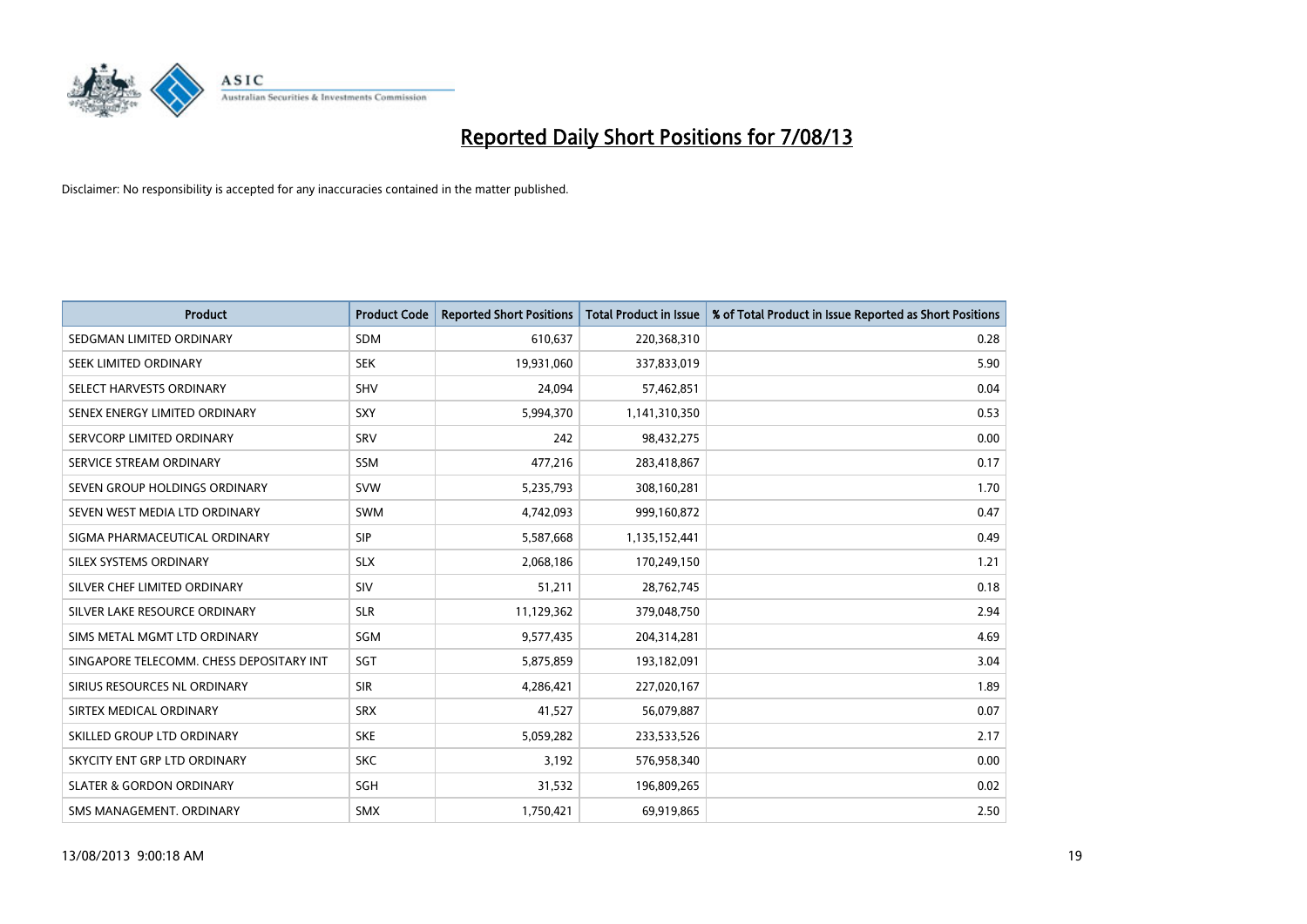

| <b>Product</b>                           | <b>Product Code</b> | <b>Reported Short Positions</b> | <b>Total Product in Issue</b> | % of Total Product in Issue Reported as Short Positions |
|------------------------------------------|---------------------|---------------------------------|-------------------------------|---------------------------------------------------------|
| SONIC HEALTHCARE ORDINARY                | <b>SHL</b>          | 7,430,365                       | 397,205,681                   | 1.87                                                    |
| SOUL PATTINSON (W.H) ORDINARY            | SOL                 | 75,020                          | 239,395,320                   | 0.03                                                    |
| SOUTH BOULDER MINES ORDINARY             | <b>STB</b>          | 5,272                           | 127,952,826                   | 0.00                                                    |
| SP AUSNET STAPLED SECURITIES             | SPN                 | 35,463,152                      | 3,376,325,523                 | 1.05                                                    |
| SPARK INFRASTRUCTURE STAPLED NOTE & UNIT | SKI                 | 54,390,524                      | 1,326,734,264                 | 4.10                                                    |
| SPDR 200 FUND ETF UNITS                  | <b>STW</b>          | 58,882                          | 45,278,688                    | 0.13                                                    |
| SPECIALTY FASHION ORDINARY               | <b>SFH</b>          | 60,706                          | 192,236,121                   | 0.03                                                    |
| ST BARBARA LIMITED ORDINARY              | <b>SBM</b>          | 28,993,421                      | 488,074,077                   | 5.94                                                    |
| STARPHARMA HOLDINGS ORDINARY             | SPL                 | 15,817,673                      | 283,864,948                   | 5.57                                                    |
| STEADFAST GROUP LTD DEFERRED SETTLEMENT  | <b>SDF</b>          | 3,908,737                       | 545,100,000                   | 0.72                                                    |
| STHN CROSS MEDIA ORDINARY                | <b>SXL</b>          | 8,540,514                       | 704,858,524                   | 1.21                                                    |
| STOCKLAND UNITS/ORD STAPLED              | SGP                 | 10,038,329                      | 2,305,750,747                 | 0.44                                                    |
| STRAITS RES LTD. ORDINARY                | <b>SRO</b>          | 31,522                          | 1,164,150,159                 | 0.00                                                    |
| STRIKE ENERGY LTD ORDINARY               | <b>STX</b>          | 137,501                         | 614,519,664                   | 0.02                                                    |
| STW COMMUNICATIONS ORDINARY              | SGN                 | 1,200,555                       | 403,828,512                   | 0.30                                                    |
| SUNCORP GROUP LTD ORDINARY               | <b>SUN</b>          | 7,523,165                       | 1,286,600,980                 | 0.58                                                    |
| SUNDANCE ENERGY ORDINARY                 | <b>SEA</b>          | 438,564                         | 462,611,982                   | 0.09                                                    |
| SUNDANCE RESOURCES ORDINARY              | <b>SDL</b>          | 50,860,502                      | 3,072,110,985                 | 1.66                                                    |
| SUNLAND GROUP LTD ORDINARY               | <b>SDG</b>          | 50,474                          | 181,710,087                   | 0.03                                                    |
| SUPER RET REP LTD ORDINARY               | SUL                 | 947,974                         | 196,472,811                   | 0.48                                                    |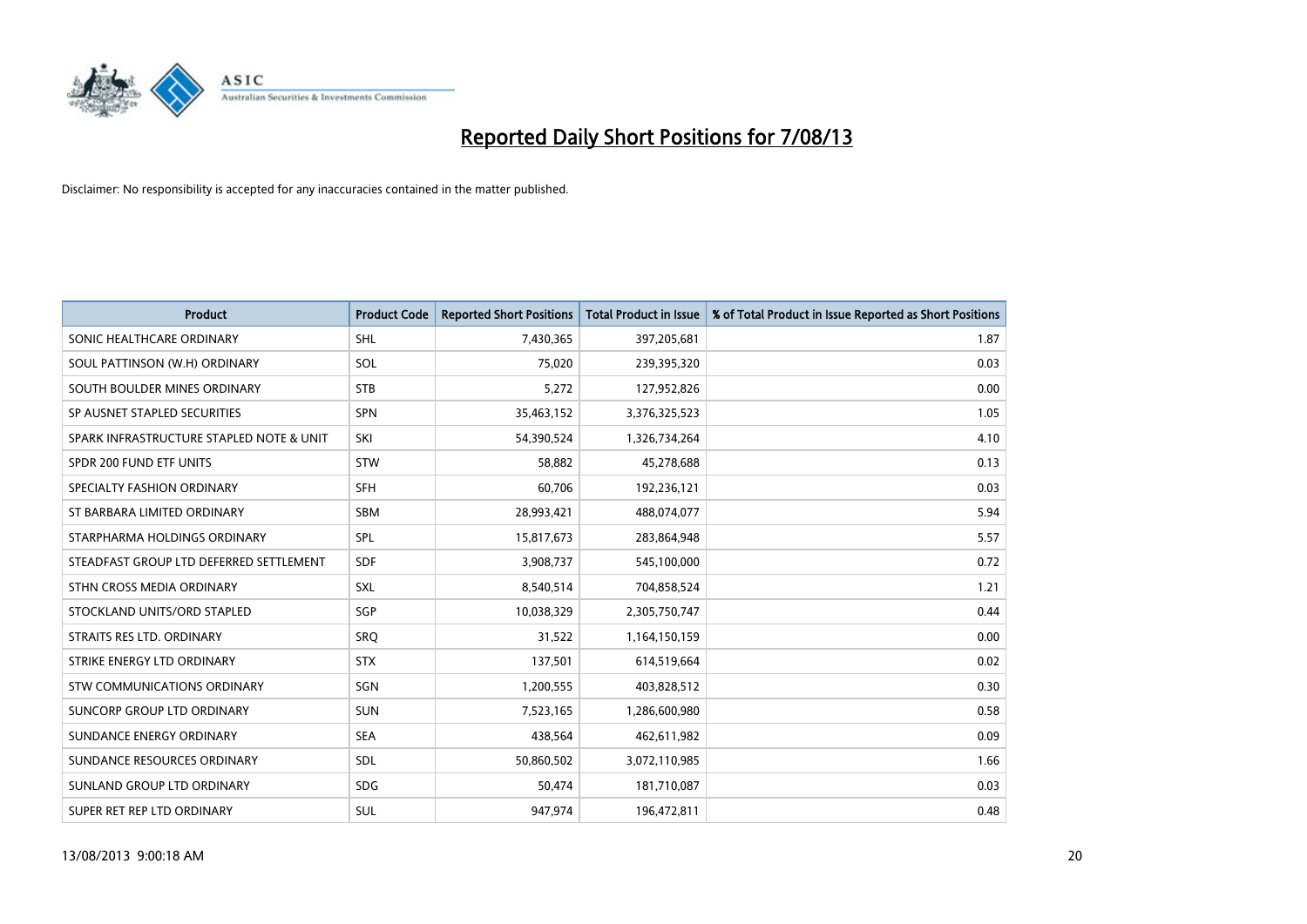

| <b>Product</b>                   | <b>Product Code</b> | <b>Reported Short Positions</b> | <b>Total Product in Issue</b> | % of Total Product in Issue Reported as Short Positions |
|----------------------------------|---------------------|---------------------------------|-------------------------------|---------------------------------------------------------|
| SYD AIRPORT STAPLED US PROHIBIT. | SYD                 | 17,966,750                      | 1,861,210,782                 | 0.97                                                    |
| SYRAH RESOURCES ORDINARY         | <b>SYR</b>          | 622,622                         | 147,867,623                   | 0.42                                                    |
| TABCORP HOLDINGS LTD ORDINARY    | <b>TAH</b>          | 19,621,376                      | 744,885,690                   | 2.63                                                    |
| TALISMAN MINING ORDINARY         | <b>TLM</b>          | 1                               | 131,538,627                   | 0.00                                                    |
| <b>TANAMI GOLD NL ORDINARY</b>   | <b>TAM</b>          | 609                             | 587,548,523                   | 0.00                                                    |
| TAP OIL LIMITED ORDINARY         | <b>TAP</b>          | 317,633                         | 241,608,606                   | 0.13                                                    |
| TASSAL GROUP LIMITED ORDINARY    | <b>TGR</b>          | 211,413                         | 146,304,404                   | 0.14                                                    |
| TATTS GROUP LTD ORDINARY         | <b>TTS</b>          | 15,885,349                      | 1,402,708,406                 | 1.13                                                    |
| TELECOM CORPORATION ORDINARY     | <b>TEL</b>          | 8,405,894                       | 1,817,088,869                 | 0.46                                                    |
| TELSTRA CORPORATION, ORDINARY    | <b>TLS</b>          | 18,404,036                      | 12,443,074,357                | 0.15                                                    |
| TEN NETWORK HOLDINGS ORDINARY    | <b>TEN</b>          | 135,021,459                     | 2,586,970,845                 | 5.22                                                    |
| TERANGA GOLD CORP CDI 1:1        | <b>TGZ</b>          | 362,737                         | 133,042,143                   | 0.27                                                    |
| THE REJECT SHOP ORDINARY         | <b>TRS</b>          | 1,930,802                       | 28,826,248                    | 6.70                                                    |
| THE TRUST COMP LTD ORDINARY      | <b>TRU</b>          | 853                             | 33,657,334                    | 0.00                                                    |
| THORN GROUP LIMITED ORDINARY     | <b>TGA</b>          | 51,570                          | 148,897,155                   | 0.03                                                    |
| <b>TIGER RESOURCES ORDINARY</b>  | <b>TGS</b>          | 1,032,557                       | 674,770,269                   | 0.15                                                    |
| TOLL HOLDINGS LTD ORDINARY       | <b>TOL</b>          | 30,937,181                      | 717,133,875                   | 4.31                                                    |
| TOX FREE SOLUTIONS ORDINARY      | <b>TOX</b>          | 1,536,238                       | 132,519,859                   | 1.16                                                    |
| TPG TELECOM LIMITED ORDINARY     | <b>TPM</b>          | 1,160,143                       | 793,808,141                   | 0.15                                                    |
| TRADE ME GROUP ORDINARY          | <b>TME</b>          | 348,692                         | 396,017,568                   | 0.09                                                    |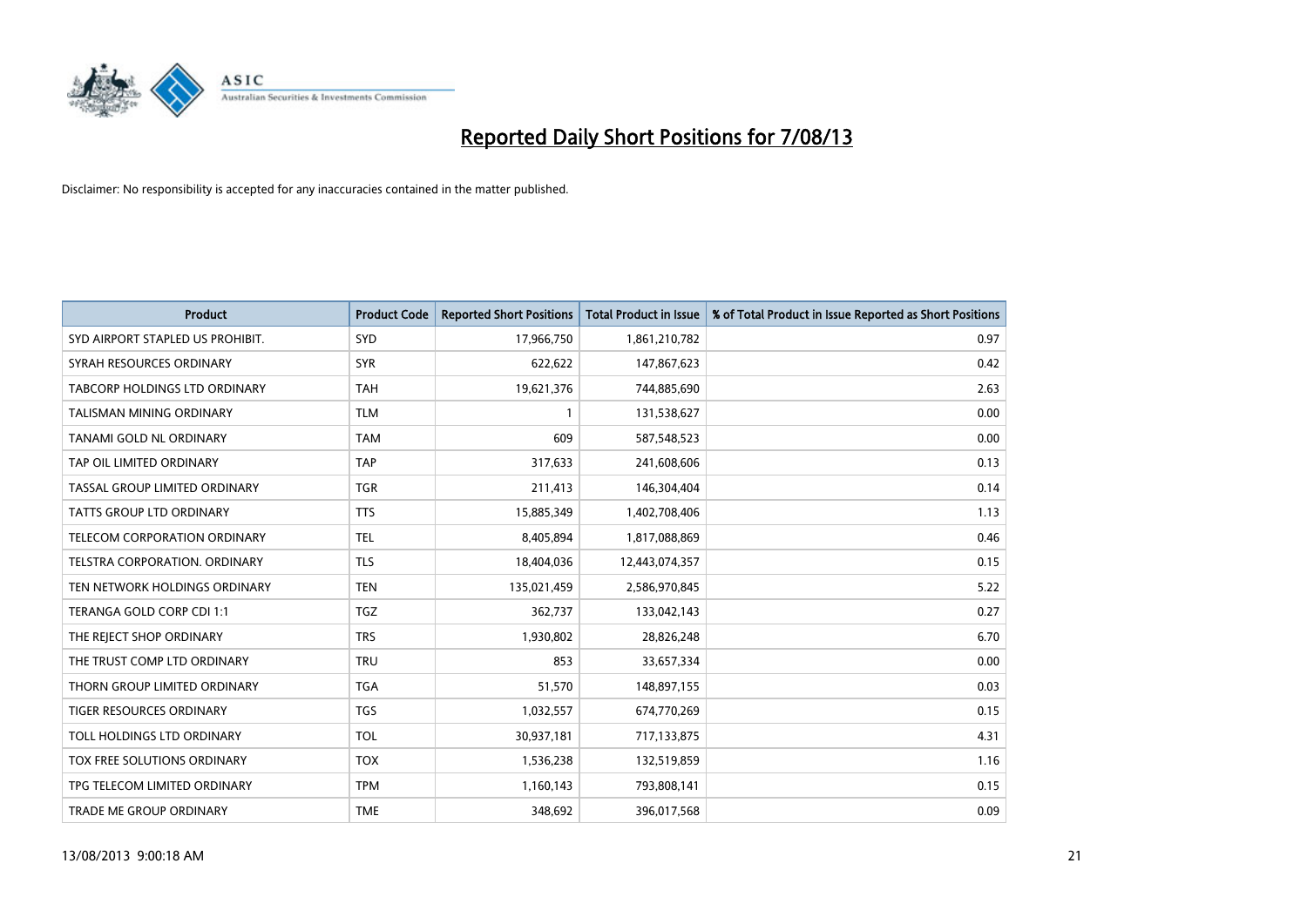

| <b>Product</b>                         | <b>Product Code</b> | <b>Reported Short Positions</b> | <b>Total Product in Issue</b> | % of Total Product in Issue Reported as Short Positions |
|----------------------------------------|---------------------|---------------------------------|-------------------------------|---------------------------------------------------------|
| <b>TRANSFIELD SERVICES ORDINARY</b>    | <b>TSE</b>          | 28,611,525                      | 512,457,716                   | 5.58                                                    |
| TRANSPACIFIC INDUST. ORDINARY          | <b>TPI</b>          | 9,989,683                       | 1,578,563,490                 | 0.63                                                    |
| TRANSURBAN GROUP TRIPLE STAPLED SEC.   | TCL                 | 2,358,094                       | 1,481,594,818                 | 0.16                                                    |
| TREASURY WINE ESTATE ORDINARY          | <b>TWE</b>          | 21,446,516                      | 647,227,144                   | 3.31                                                    |
| TROY RESOURCES LTD ORDINARY            | <b>TRY</b>          | 549,850                         | 164,568,698                   | 0.33                                                    |
| TWENTY-FIRST FOX INC A NON-VOTING CDI  | <b>FOXLV</b>        | 1,676,725                       | 1,622,401,219                 | 0.10                                                    |
| TWENTY-FIRST FOX INC B VOTING CDI      | <b>FOX</b>          | 310,254                         | 1,112,242,654                 | 0.03                                                    |
| UGL LIMITED ORDINARY                   | UGL                 | 16,409,872                      | 166,511,240                   | 9.86                                                    |
| UNILIFE CORPORATION CDI 6:1            | <b>UNS</b>          | 674                             | 273,146,346                   | 0.00                                                    |
| UXC LIMITED ORDINARY                   | <b>UXC</b>          | 293,019                         | 308,906,770                   | 0.09                                                    |
| <b>VIRGIN AUS HLDG LTD ORDINARY</b>    | <b>VAH</b>          | 83,395,285                      | 2,581,231,776                 | 3.23                                                    |
| <b>VIRTUS HEALTH LTD ORDINARY</b>      | <b>VRT</b>          | 353,893                         | 79,536,601                    | 0.44                                                    |
| <b>VOCUS COMMS LTD ORDINARY</b>        | VOC                 | 43,707                          | 78,546,557                    | 0.06                                                    |
| <b>WDS LIMITED ORDINARY</b>            | <b>WDS</b>          | 7                               | 144,740,614                   | 0.00                                                    |
| WEBJET LIMITED ORDINARY                | <b>WEB</b>          | 1,265,802                       | 79,397,959                    | 1.59                                                    |
| <b>WESFARMERS LIMITED ORDINARY</b>     | <b>WES</b>          | 24,030,780                      | 1,006,674,601                 | 2.39                                                    |
| WESFARMERS LIMITED PARTIALLY PROTECTED | <b>WESN</b>         | 107,547                         | 150,518,997                   | 0.07                                                    |
| <b>WESTERN AREAS LTD ORDINARY</b>      | <b>WSA</b>          | 19,857,408                      | 196,843,803                   | 10.09                                                   |
| WESTERN DESERT RES. ORDINARY           | <b>WDR</b>          | 2,624,736                       | 392,493,317                   | 0.67                                                    |
| WESTFIELD GROUP ORD/UNIT STAPLED SEC   | <b>WDC</b>          | 8,833,818                       | 2,168,299,076                 | 0.41                                                    |